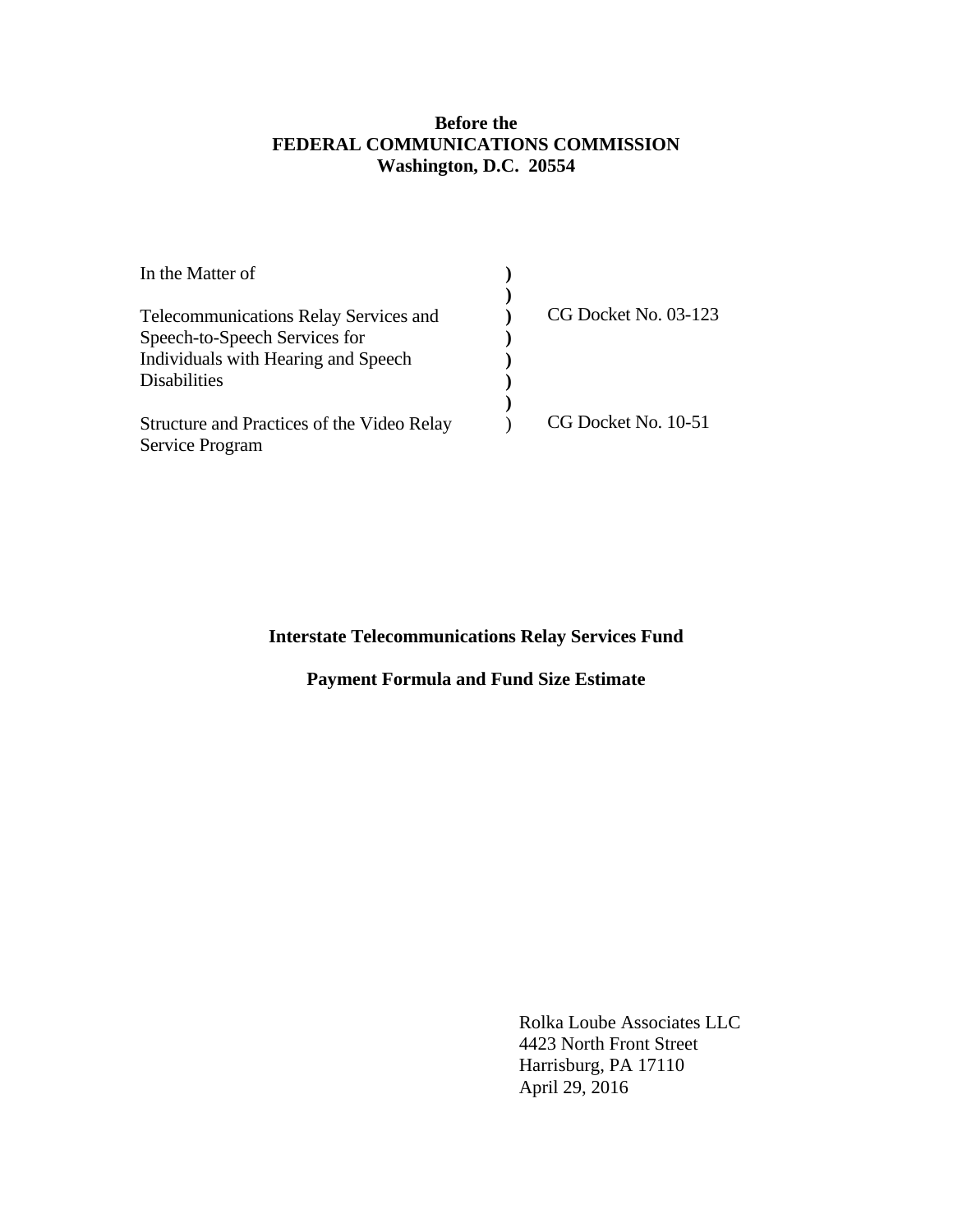# **TABLE OF CONTENTS**

| I. Introduction                                                                                                                                                                                                                                                                                                                                                                                                                       | 3  |
|---------------------------------------------------------------------------------------------------------------------------------------------------------------------------------------------------------------------------------------------------------------------------------------------------------------------------------------------------------------------------------------------------------------------------------------|----|
| <b>II.</b> Interstate TRS Fund Overview                                                                                                                                                                                                                                                                                                                                                                                               | 8  |
| <b>III. TRS Formula Development</b>                                                                                                                                                                                                                                                                                                                                                                                                   | 14 |
| A. MARS                                                                                                                                                                                                                                                                                                                                                                                                                               | 14 |
| <b>B.</b> IP Relay                                                                                                                                                                                                                                                                                                                                                                                                                    | 21 |
| C. Video Relay Service                                                                                                                                                                                                                                                                                                                                                                                                                | 23 |
| <b>IV. Demand Projection Methodology</b>                                                                                                                                                                                                                                                                                                                                                                                              | 29 |
| <b>V. Additional Funding Requirements</b><br><b>iTRS</b> Database<br>$\bullet$<br><b>NDBEDP</b><br>$\bullet$<br><b>Fund Administrator</b><br>$\bullet$<br><b>DCA</b><br>$\bullet$<br><b>Advisory Council</b><br>$\bullet$<br><b>Investment Expense</b><br>$\bullet$<br><b>Service Provider Audits</b><br>$\bullet$<br><b>IPERA</b><br>$\bullet$<br><b>Bankruptcy Representation</b><br>$\bullet$<br><b>Audit Expense</b><br>$\bullet$ | 34 |
| <b>VI. Contribution Factor Calculation</b>                                                                                                                                                                                                                                                                                                                                                                                            | 37 |
| <b>VII.</b> Program Administration                                                                                                                                                                                                                                                                                                                                                                                                    | 39 |
| A. Interstate TRS Fund Advisory Council Report                                                                                                                                                                                                                                                                                                                                                                                        | 39 |
| <b>B.</b> Audit Report                                                                                                                                                                                                                                                                                                                                                                                                                | 40 |
| VII. List of Appendices and Exhibits                                                                                                                                                                                                                                                                                                                                                                                                  | 41 |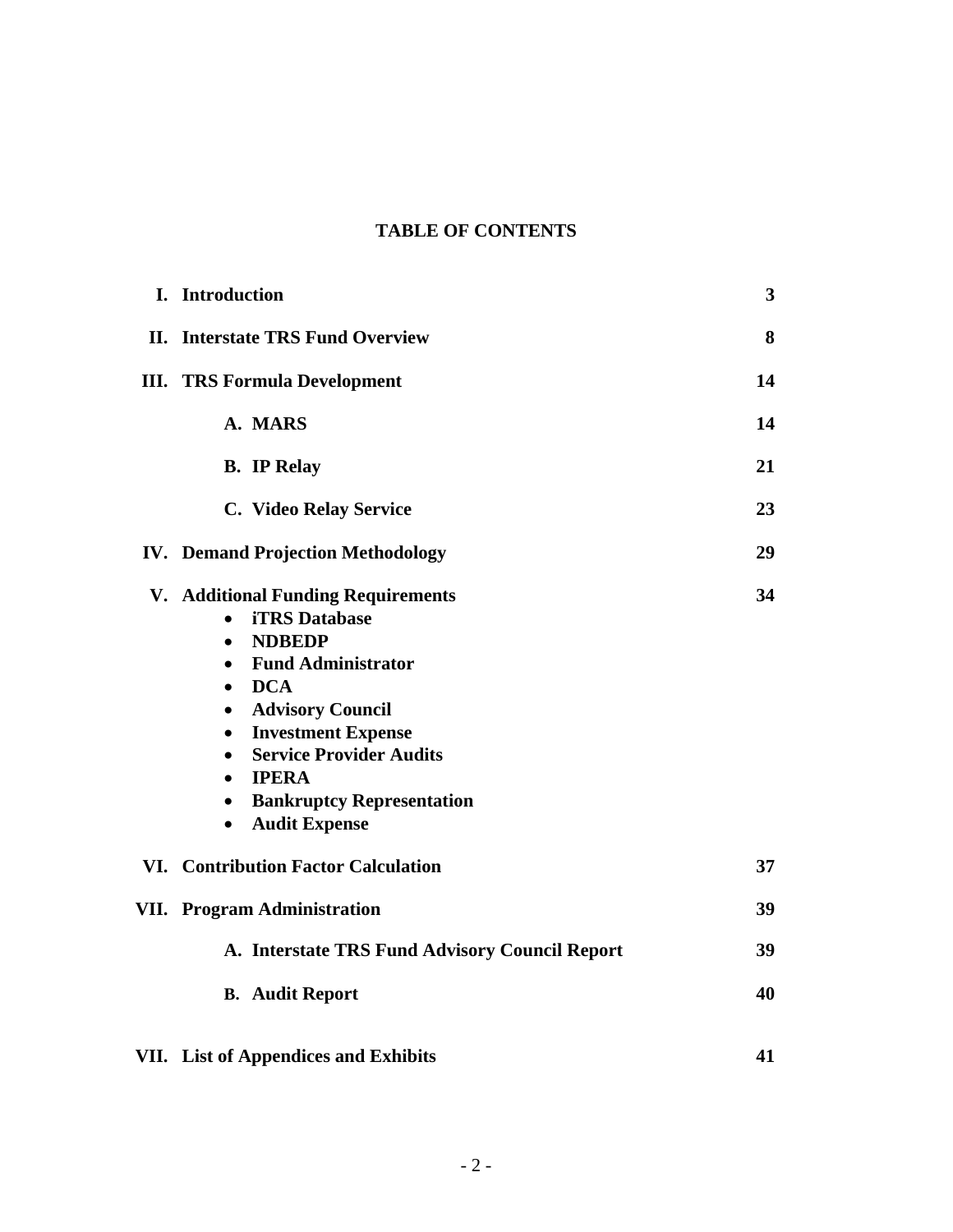## **Before the FEDERAL COMMUNICATIONS COMMISSION Washington, D.C. 20554**

| In the Matter of                             |                        |
|----------------------------------------------|------------------------|
|                                              |                        |
| <b>Telecommunications Relay Services and</b> | $CG$ Docket No. 03-123 |
| Speech-to-Speech Services for                |                        |
| Individuals with Hearing and Speech          |                        |
| Disabilities                                 |                        |
| Structure and Practices of the Video Relay   | CG Docket No. 10-51    |
| Service Program                              |                        |
|                                              |                        |
|                                              |                        |

## **Payment Formula and Fund Size Estimate Interstate Telecommunications Relay Services (TRS) Fund For July 2016 through June 2017**

## **I. Introduction**

Rolka Loube Associates LLC (RL), as Interstate Telecommunications Relay Services (TRS) Fund Administrator (the Administrator), herein submits proposed compensation rates, demand projections, projected fund size and proposed carrier contribution factor for the period July 2016 through June 2017, in accordance with section 64.604 of the Federal Communications Commission's (FCC or Commission) rules. $^1$ 

<sup>&</sup>lt;sup>1</sup> 47 C.F.R. §64.604 (c)(5)(iii)(H).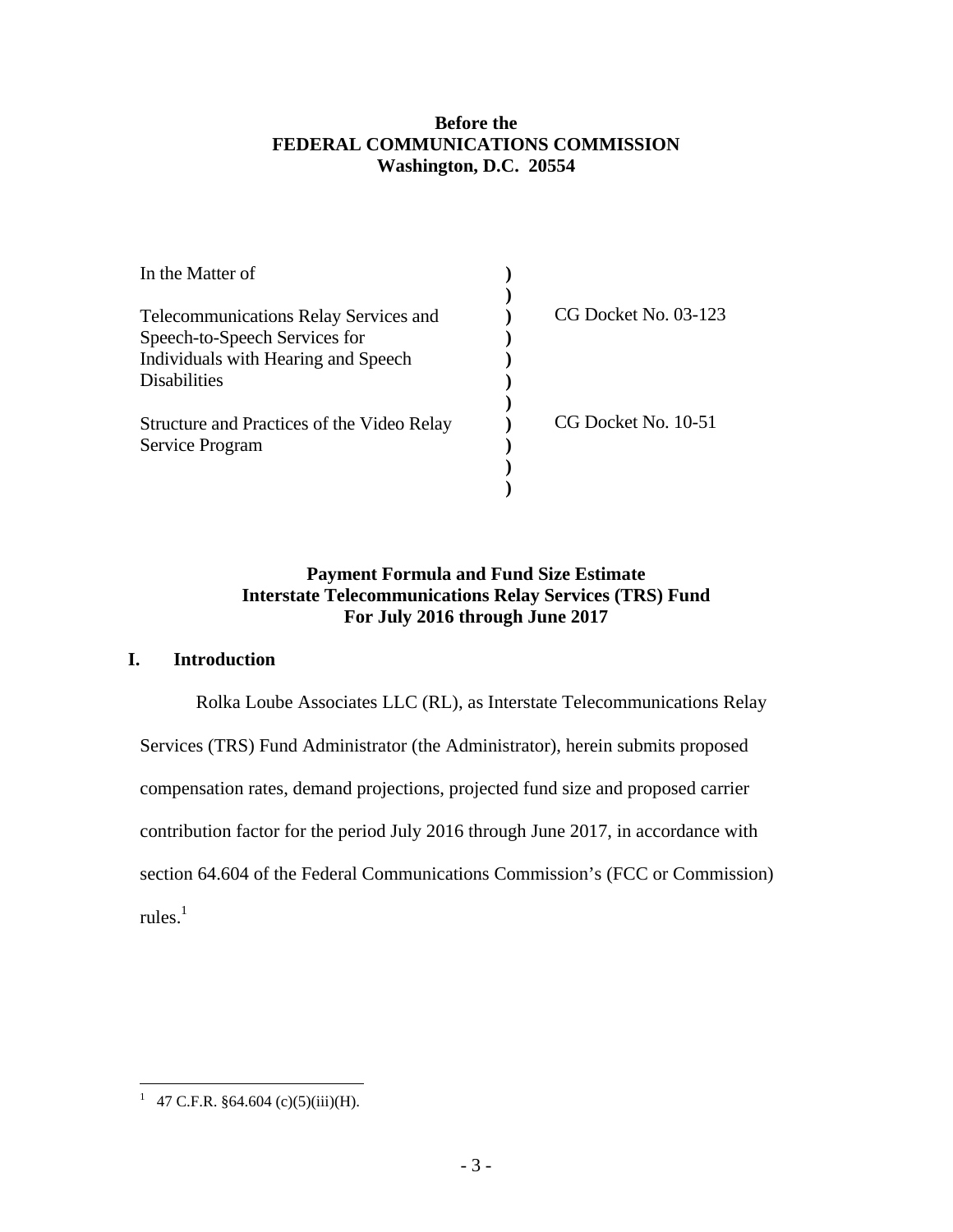In accordance with the Commission 2007 *Cost Recovery Order*,<sup>2</sup> the

Administrator has used the Multi-state Average Rate Structure (MARS) methodology, based on the weighted average of competitively bid state rates, to propose compensation rates for interstate traditional TRS, interstate Speech-to-Speech (STS), interstate Captioned Telephone Service (CTS), and inter- and intrastate Internet Protocol (IP) Captioned Telephone Service (CTS).

For IP Relay Service, the Administrator is recommending rates based on the price cap structure adopted by the Commission in the *Cost Recovery Order*. 3 As of November 15, 2014 only a single IP Relay service provider continues to offer the service following the cessation of service by Purple on that date. By Order<sup>4</sup> dated December 12, 2014 the Consumer and Governmental Affairs Bureau (CGB) granted Sprint Corporation (Sprint), the only remaining IP Relay service provider, a limited and temporary waiver of the speed of answer requirements for IP Relay service retroactive to November 14, 2014 and ending on April 15, 2015. Further, the Order confirmed that before Sprint may provide IP Relay service to consumers who had been using the IP Relay service offered by Purple Communications, Inc. (Purple), Sprint shall register and verify the eligibility of each consumer. By Order<sup>5</sup> dated December 29, 2014, and, based on emergency circumstances, CGB waived the rule regarding establishment of rates on an annual price cap basis and adopted a mid-year adjustment of the per-minute rate of compensation for

<u>.</u>

 $2$  Telecommunications Relay Services and Speech-to-Speech Services for Individuals with Hearing and Speech Disabilities, CG Docket No. 03-123, Report and Order and Declaratory Ruling, 22 FCC Rcd 20140 (2007) (Cost Recovery Order)

<sup>&</sup>lt;sup>3</sup> Telecommunications Relay Services and Speech-to-Speech for Individuals with Hearing and Speech Disabilities, CG Docket No. 03-123, Order, 25 FCC Rcd 8689 (2010) (2010 Rate Order)

<sup>4</sup> DA 14-1826, Rel. 12-12-2014.

<sup>5</sup> DA 14-1889, Rel. 12-29-2014.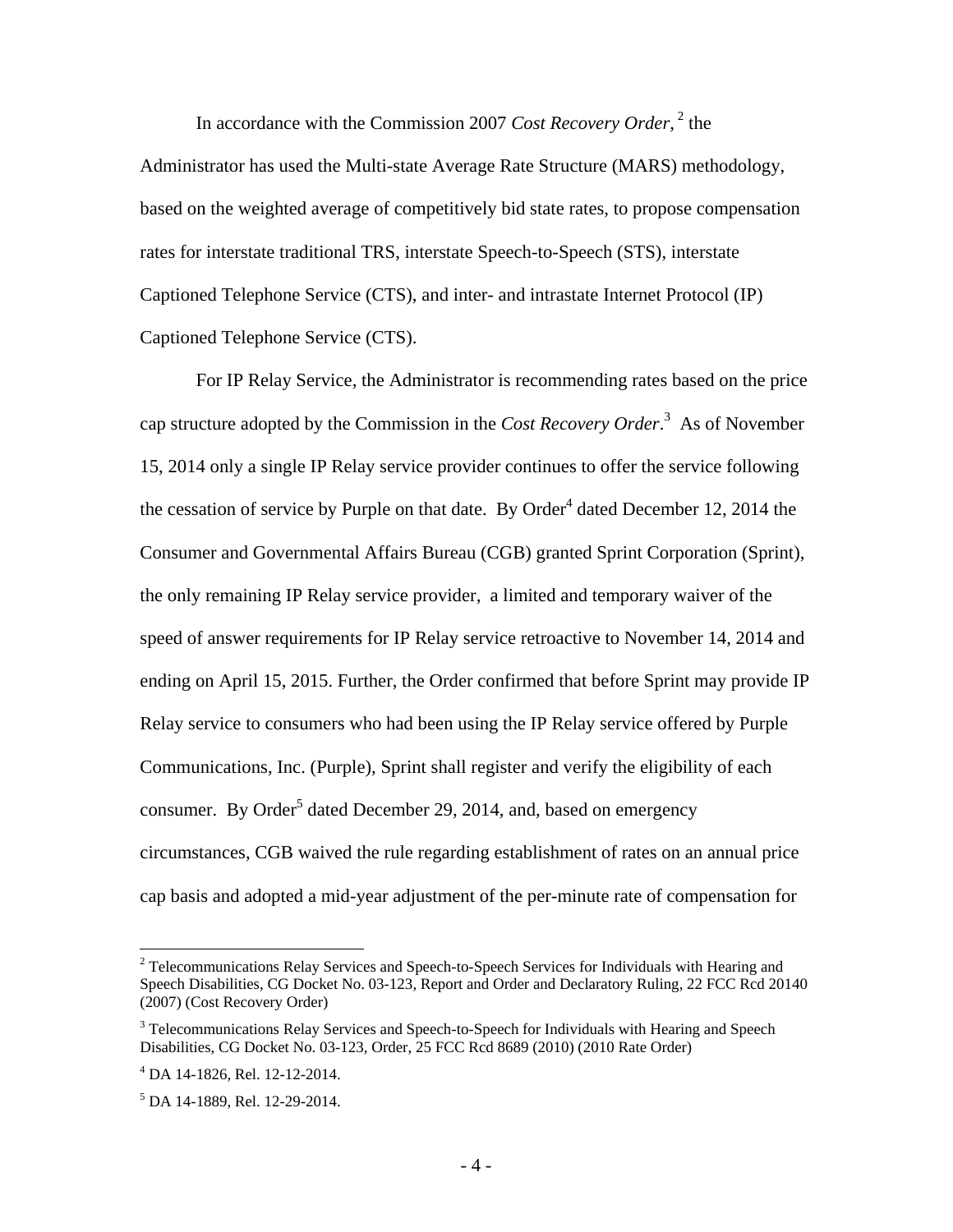the provision of Internet Protocol Relay (IP Relay) service. The adjusted rate was retroactive to November 14, 2014 and specified to remain in effect until June 30, 2015, except that a higher rate applicable to monthly minutes in excess of 300,000 terminated May 15, 2015. CGB acknowledged Sprint's concern that the IP Relay compensation rate might not provide sufficient revenue for Sprint to continue to provide the service, especially since Sprint will be the sole remaining provider and must take steps to prepare for and handle an unknown volume of minutes resulting from Purple's exit. As noted by CGB, Sprint's current costs, which were partly dependent on future events such as how many users migrate to Sprint and the cost of enrolling and serving those users, remain unknown. Sprint estimated that it will take six months for it to complete its capital investments, purchases, hiring and training in order to meet the needs of what might be a substantially larger customer base, which the CGB found to be reasonable. That time was not yet at an end when RL submitted the recommendations for the 2015-2016 program year; therefore we recommended that the interim emergency rates, without the above 300,000 minutes rate tier, remain in effect for the 2015-2016 program year pending further reporting by Sprint and consideration by CGB of the emergency conditions' effect on future rates. Sprint provided the TRS Fund Administrator with a projected level of demand which was reflected in the final recommendation found in 2015-2016 edition of Table 2. Each of the Waivers and interim reimbursement provisions has expired. The provider audit plan for program year 2015-2016 included an audit of Sprint's IP Relay cost experience following the reduction to a single provider. The recommendation in this submission coincides with the beginning of a new three-year price cap cycle and reflects the results of that audit.

- 5 -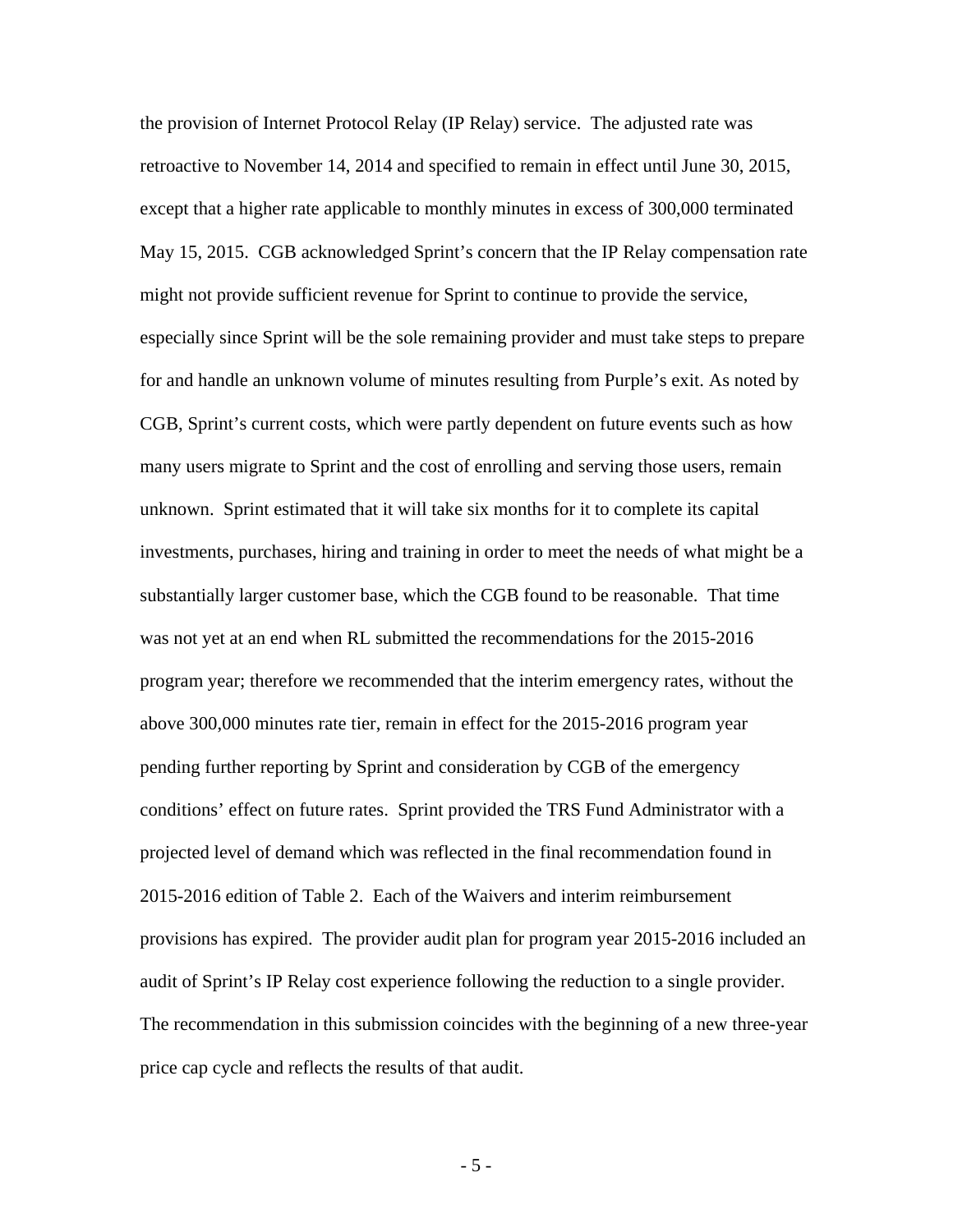Per the "VRS Reform Order<sup>6</sup>", the Commission restructured the VRS Tiers and established rates<sup>7</sup> applicable to those new Tiers in six-month incremental periods through June 2017. The Administrator's contribution factor recommendation has been developed to reflect the Tiers and rates of the *VRS Reform Order.* However, a "Joint Proposal of all six VRS providers for improving functional equivalence and stabilizing rates" (Joint Proposal) dated March 30, 2015 was filed with the Commission.

By Order dated March 1, 2016 at CG Docket No. 10-51 & CG Docket No. 03-123 (FCC 16-25) the Commission provided limited compensation relief for video relay service (VRS) providers with 500,00 or fewer minutes (the smallest providers). Specifically, the smallest providers were granted limited relief, on a retrospective and going-forward basis, from certain Tier I compensation rate adjustments adopted in the *VRS Reform Order*.<sup>1</sup> For the 16-month period begun July 1, 2015 and ending October 31, 2016, the FCC directed the administrator of the Interstate Telecommunications Relay Services Fund (TRS Fund) to pay compensation to such providers at a rate of \$5.29 per minute. For the period from November 1, 2016, to April 30, 2017, the administrator is directed to pay compensation to such providers at a rate of \$5.06 per minute. For the period from May 1, 2017 to June 30, 2017, the administrator of the Interstate Telecommunications Relay Services Fund (TRS Fund) is directed to pay compensation to such providers at a rate of \$4.82 per minute. The resulting rates for the small Tier I

<sup>6</sup> *Telecommunications Relay Services and Speech-to-Speech Services for Individuals with Hearing and Speech Disabilities* at CG Docket No. 03-123 and *Structure and Practices of the Video Relay Service Program* CG Docket No. 10-51, Rel. June 10, 2013, Para 208, (VRS Reform Order),

<sup>7</sup> *Telecommunications Relay Services and Speech-to-Speech Services for Individuals with Hearing and Speech Disabilities* at CG Docket No. 03-123 and *Structure and Practices of the Video Relay Service Program* CG Docket No. 10-51, Para 215, (VRS Reform Order),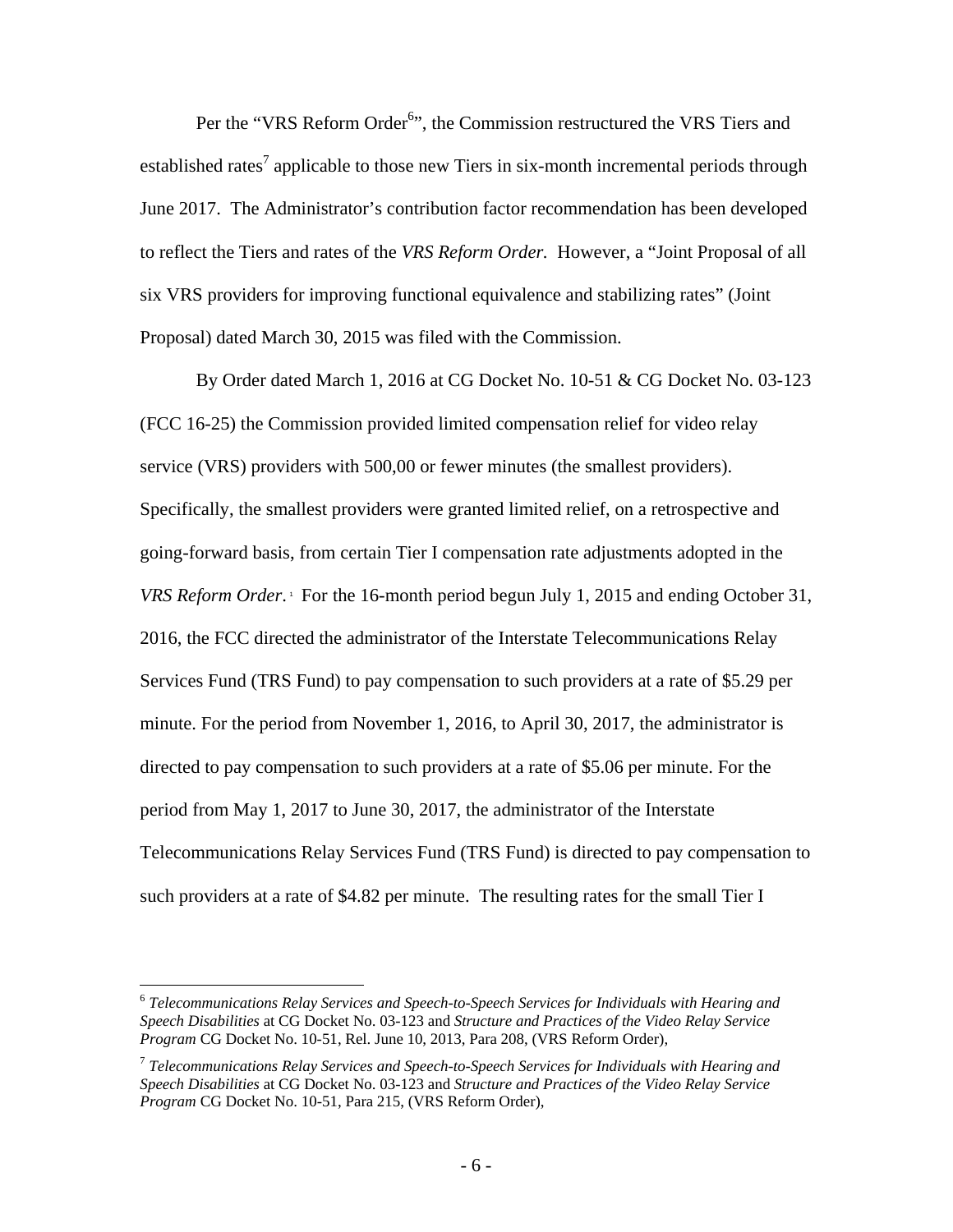providers, for the period January 1, 2015 to the end of the four-year period, are shown in the following table.

|                                                                                                                       | Jan. – | $July -$ | $Jan - July - Nov.$ |        |          | $Jan. -$ May - |        |
|-----------------------------------------------------------------------------------------------------------------------|--------|----------|---------------------|--------|----------|----------------|--------|
|                                                                                                                       | June   | Dec.     | June                | Oct.   | $-$ Dec. | Apr.           | June   |
|                                                                                                                       | 2015   | 2015     | 2016                | 2016   | 2016     | 2017           | 2017   |
| Tier I $(1^{\text{st}} 500,000)$<br>monthly minutes) for VRS<br>providers with 500,000 or<br>fewer minutes in a month | \$5.29 | \$5.29   | \$5.29              | \$5.29 | \$5.06   | \$5.06         | \$4.82 |

**Table 1 Small VRS Provider Rates** 

The Administrator projects a net fund cash requirement for Fiscal Year 2016- 2017 of \$1,143,606,637.

Calendar year 2015 interstate and international end user revenues estimated by the Data Collection Agent ("DCA") were still being gathered and compiled from reporting entities when this recommendation was prepared for submission and contains numerous estimates as placeholders for reports which are not deemed late until after the due date for this Annual Report. We recommend that the Commission use the current best available 499A information from the DCA to calculate the Assessment rate when it becomes available. This recommendation has been calculated using the latest information available at the time of this submission. The best available reported annual 2015 revenues are \$61,424,575,348. The contribution factor for the 2016-2017 Fund year, derived from the ratio of estimated fund size to prior calendar year revenues, is proposed to be 0.01862

Upon approval by the Commission, the Fund Administrator will begin billing carriers for the 2016 – 2017 funding period in July 2016.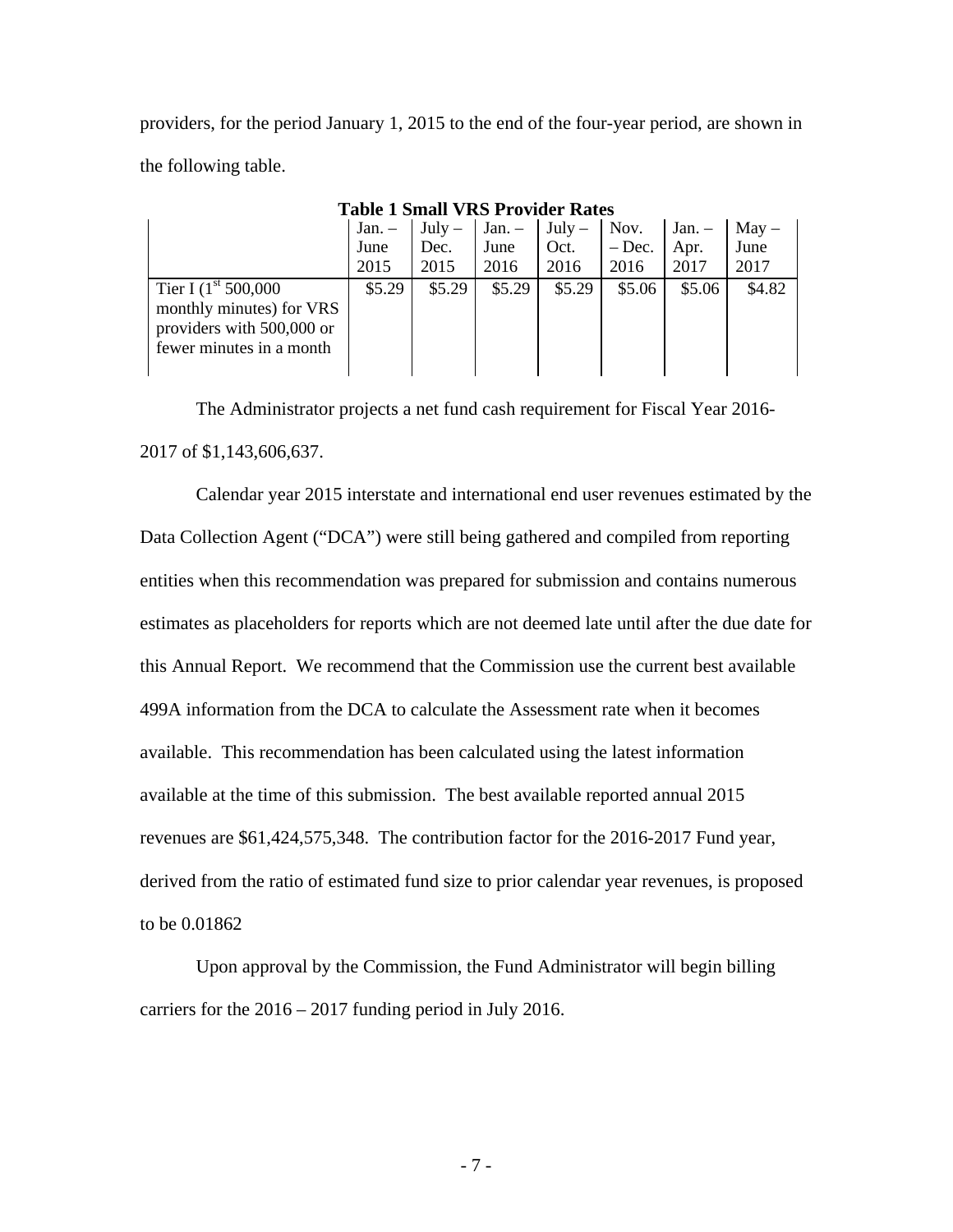#### **II. Interstate TRS Fund Overview**

The Interstate TRS Fund (TRS Fund) is designed to compensate eligible relay service providers<sup>8</sup> for the reasonable costs of furnishing "[t]elephone transmission services that provide the ability for an individual who has a hearing or speech disability to engage in communications by wire or radio with a hearing individual in a manner that is functionally equivalent to the ability of an individual who does not have a hearing or speech disability to communicate using voice communications services by wire or radio."<sup>9</sup>

Services that are currently compensated from the TRS Fund include interstate traditional TRS, interstate captioned telephone service (CTS), interstate speech-to-speech (STS), and both intrastate and interstate video relay service (VRS), Internet Protocol (IP) Relay service, and Internet Protocol Captioned Telephone Service (IP CTS). The Administrator reimburses providers at compensation rates computed by the Administrator in accordance with Commission rules, and approved or modified by the Commission. In 2007 the Commission's *Cost Recovery Order* adopted methodologies for establishing the reimbursement rates for the various relay services.<sup>10</sup> In June 2008 the Commission also

 $8$  Eligible providers are defined as (1) TRS facilities operated under contract with and/or by certified state TRS programs pursuant to section 64.605; or (2) TRS facilities owned by or operated under contract with a common carrier providing interstate services pursuant to section 64.604; or (3) interstate common carriers offering TRS pursuant to section 64.604; or (4) Video Relay Service (VRS) and Internet Protocol (IP) Relay providers certified by the Commission pursuant to § 64.606.

 $9$  47 C.F.R. 64.601(21) Definition of Telecommunications Relay Services.

 $10$  The methodologies included price caps for IP Relay and a tiered rate structure for VRS. The Commission set IP Relay and VRS rates for a period of 3 years and confirmed that the initial year for the applicability of the rates was the 2007-2008 fund year. The initial three year period for the IP and VRS methodologies sunset as of June 30, 2010. *See Cost Recovery Order* ¶¶ 97, 107-108. In the *2010 Rate Order* the Commission initiated a new 3-year cycle for IP Relay rates and adopted interim, one-year rates for VRS, for effect while the Commission considered broad reform. In the *2013 Rate Order* the Commission initiated another 3-year cycle for IP Relay rates. In the 2013 VRS Reform Order the Commission established new VRS tiers and set rates in six month increments through June 2017. In December 2014 the Commission revised the reimbursement rate applicable to IP Relay service retroactive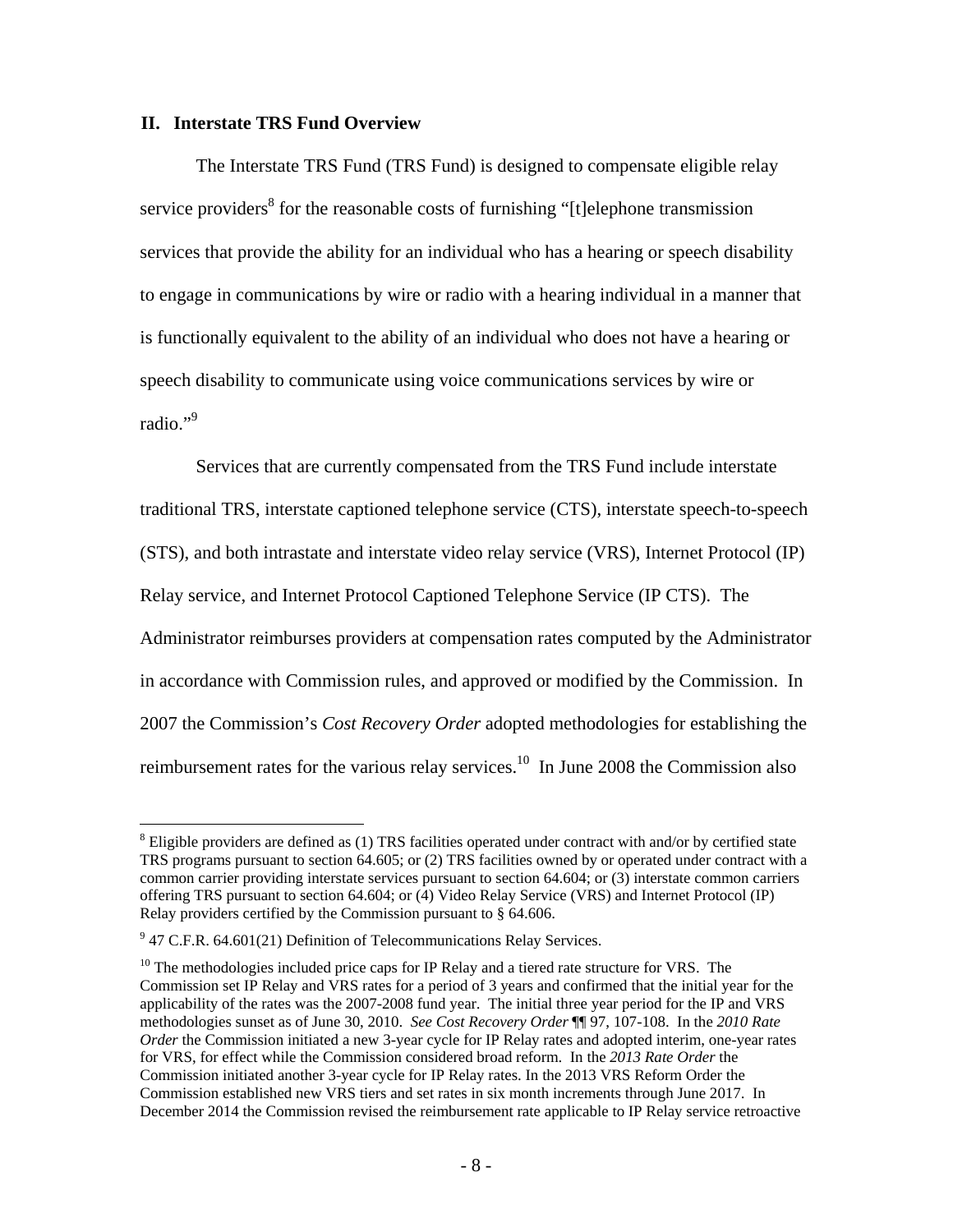authorized providers' reimbursement for costs associated with implementation of 10-digit numbering and E-911 compliance for relay services.<sup>11</sup> In the 2010 Rate Order the Commission approved the Administrator's proposal to include the costs associated with ongoing maintenance of 10-digit numbering and E-911 compliance for relay services as a per-minute additive to the relay service reimbursement rate base year calculation. The Bureau's Order of June 28, 2010 adopted this methodology for the current and future fund years.<sup>12</sup>

In 2013 the Commission adopted the VRS Reform Order, referenced above, which included provision for the establishment of a VRS User Registration Data Base (VRS URD). Each VRS service provider is required to register each of their existing users with the database administrator. The database administrator will validate the user identity prior to including the user in the VRS URD. RL was chosen by the FCC to develop and administer the registration database. The database is expected to become available for registration use as the current program year concludes (i.e. June 30, 2016) with updates, additions and deletions and the like continuing in the 2016-2017 program year and beyond. This Annual report does not address or identify any of the costs incurred by the service providers that may have been, or will be, incurred to comply with their user database registration requirements. The Administrator has made no effort to estimate what expenses may have been incurred regarding the processing or development

to November 14, 2014 through June 30, 2015 on an emergency interim basis. *See Order* DA 14-1889 Rel. Dec. 29, 2014.

<sup>&</sup>lt;sup>11</sup> Telecommunications Relay Services and Speech-to-Speech Services for Individuals with Hearing and Speech Disabilities, CG Docket No. 03-123; E911 Requirements for IP-Enabled Service Providers, WC Docket No. 05-196, Report and Order and Further Notice of Proposed Rulemaking, 23 FCC Rcd 11591 (2008) (TRS Numbering Order) at ¶¶ 96-101

 $12$  2010 Rate Order at  $\P$  25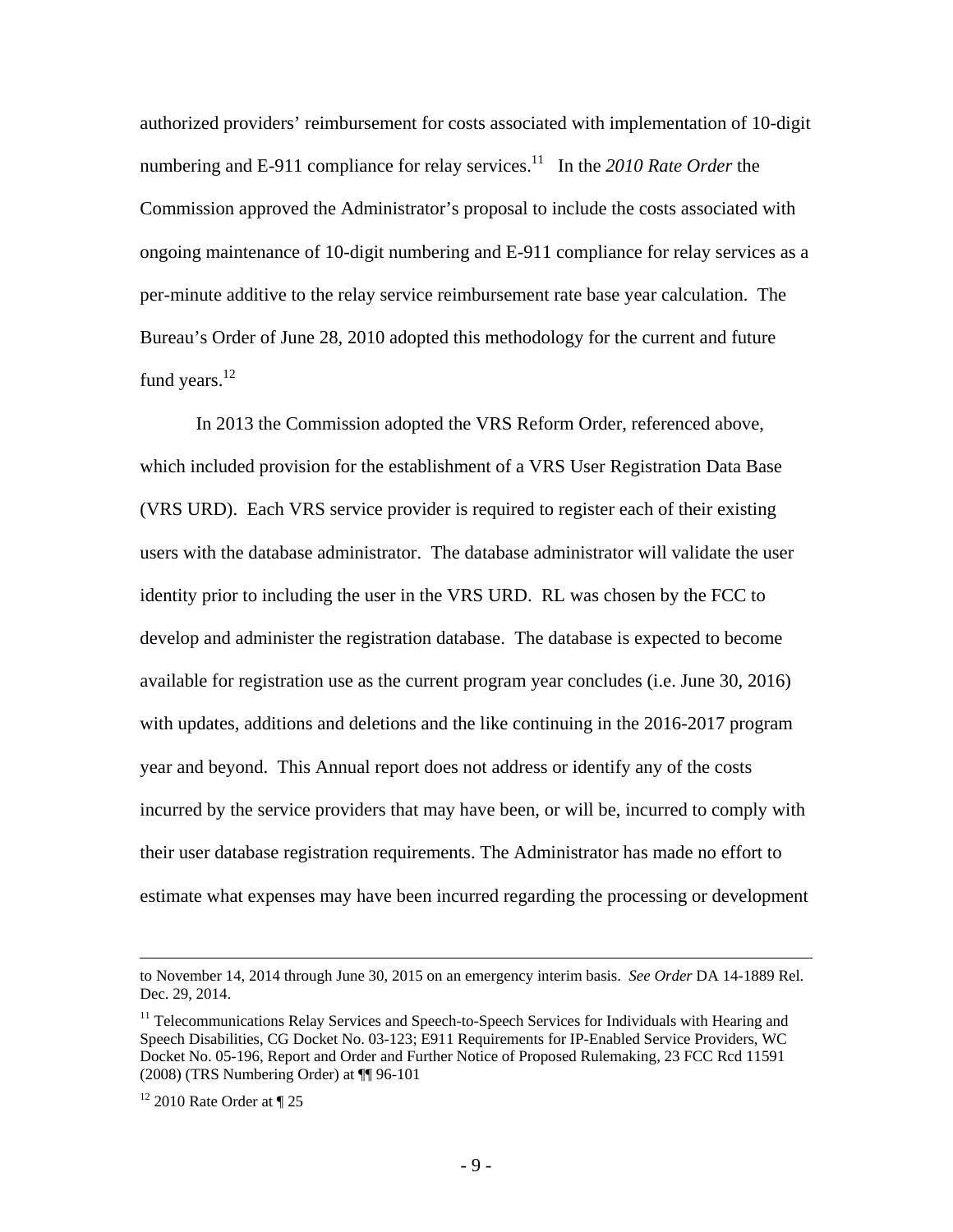expenditures of the affected VRS service providers. RL has not made a recommendation regarding any expenses incurred by service providers regarding the processing or development expenditures of the affected VRS service providers nor has RL included an estimate in this Annual report to address any expenses that the FCC may deem eligible for reimbursement.

The Commission's shared funding mechanism for the TRS Fund ensures that the costs of meeting relay service obligations are borne equitably. Interstate telecommunications common carriers contribute to the TRS Fund on the basis of their relative share of interstate and international end user revenues.<sup>13</sup> The TRS funding period commences on July 1 and ends June 30 of the following calendar year. For the July 2016 to June 2017 fund year, the Administrator will use the carriers' 2015 interstate and international end user revenues $14$  as the basis for calculating carriers' contribution obligations. The contribution base has become smaller each year and the reductions to the contribution base are shown in the following table. The annual reductions have resulted in reported 2014 revenues used for the program year beginning in 2015 that were \$64.129 billion; approximately \$1.1 billion below the level reported at the beginning of the prior Fund year. The most recent information from the DCA regarding 2015 reported

<sup>&</sup>lt;sup>13</sup> See 47 C.F.R. §64.604(c)(5)(iii)(A)-(C). Every carrier providing interstate telecommunications services (including interconnected VoIP service providers pursuant to §64.601(b)) and every provider of noninterconnected VoIP service shall contribute to the TRS Fund on the basis of interstate end-user revenues as described herein. Contributions shall be made by all carriers who provide interstate services, including, but not limited to, cellular telephone and paging, mobile radio, operator services, personal communications service (PCS), access (including subscriber line charges), alternative access and special access, packetswitched, WATS, 800, 900, message telephone service (MTS), private line, telex, telegraph, video, satellite, intraLATA, international and resale services.

<sup>&</sup>lt;sup>14</sup> Revenues are reported on the Telecommunications Reporting Worksheet, FCC Form 499-A, on April 1, 2016, and provided to the Administrator by the Universal Service Administrative Company (USAC), the Revenue Data Collection Agent (DCA). At the time of preparation of this filing the information from the DCA is considered preliminary and updated data will be used for the calculation of carrier contributions.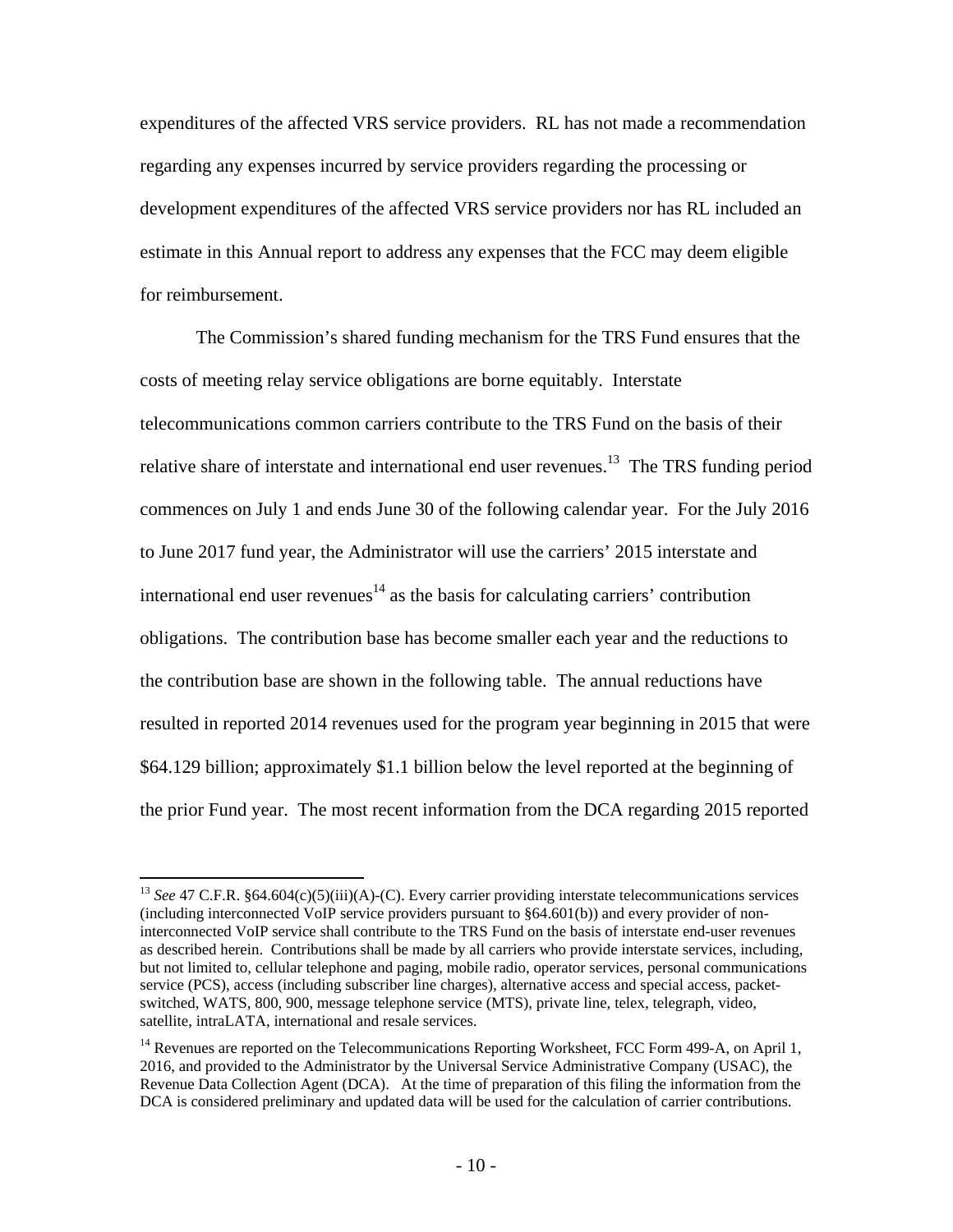revenue which will be used for the program year beginning in 2016 is a further \$2.7 billion reduction to \$61,425 million.

| <b>Program Year</b><br>beginning | <b>Contribution Base</b> |
|----------------------------------|--------------------------|
| 2004                             | \$<br>81,954,191,761     |
| 2005                             | \$<br>80,666,621,324     |
| 2006                             | \$<br>80,457,972,602     |
| 2007                             | \$<br>77,898,078,806     |
| 2008                             | \$<br>79,428,092,243     |
| 2009                             | \$<br>78,895,806,171     |
| 2010                             | \$<br>72,844,997,816     |
| 2011                             | \$<br>69,450,220,823     |
| 2012                             | \$<br>67,206,226,973     |
| 2013                             | \$<br>67,278,109,560     |
| 2014                             | \$<br>65,234,609,107     |
| 2015                             | \$<br>64,129,341,109     |
| 2016                             | \$<br>61,424,575,348     |

**Table 2 DCA Reported Contribution Base** 

The Data Collection Agent ("DCA") also provides updates to the data reported by Carriers' throughout the program year to reflect a variety of changed contributor circumstances such as out of business, no telecommunications revenues, bankruptcies, mergers and acquisitions. The contribution base changes from year to year and also changes over the course of the program year. Changes to the contribution base reported to the TRS Administrator by the DCA during the first nine months of the current year, when used for invoicing purposes, with the fixed contribution factor, have resulted in a reduced available funding level of approximately \$4.25 million.<sup>15</sup> This erosion of

<sup>&</sup>lt;sup>15</sup> See Exhibit 4 for details regarding monthly erosion of the contribution base as reported throughout the program year by the DCA to the TRS Fund Administrator.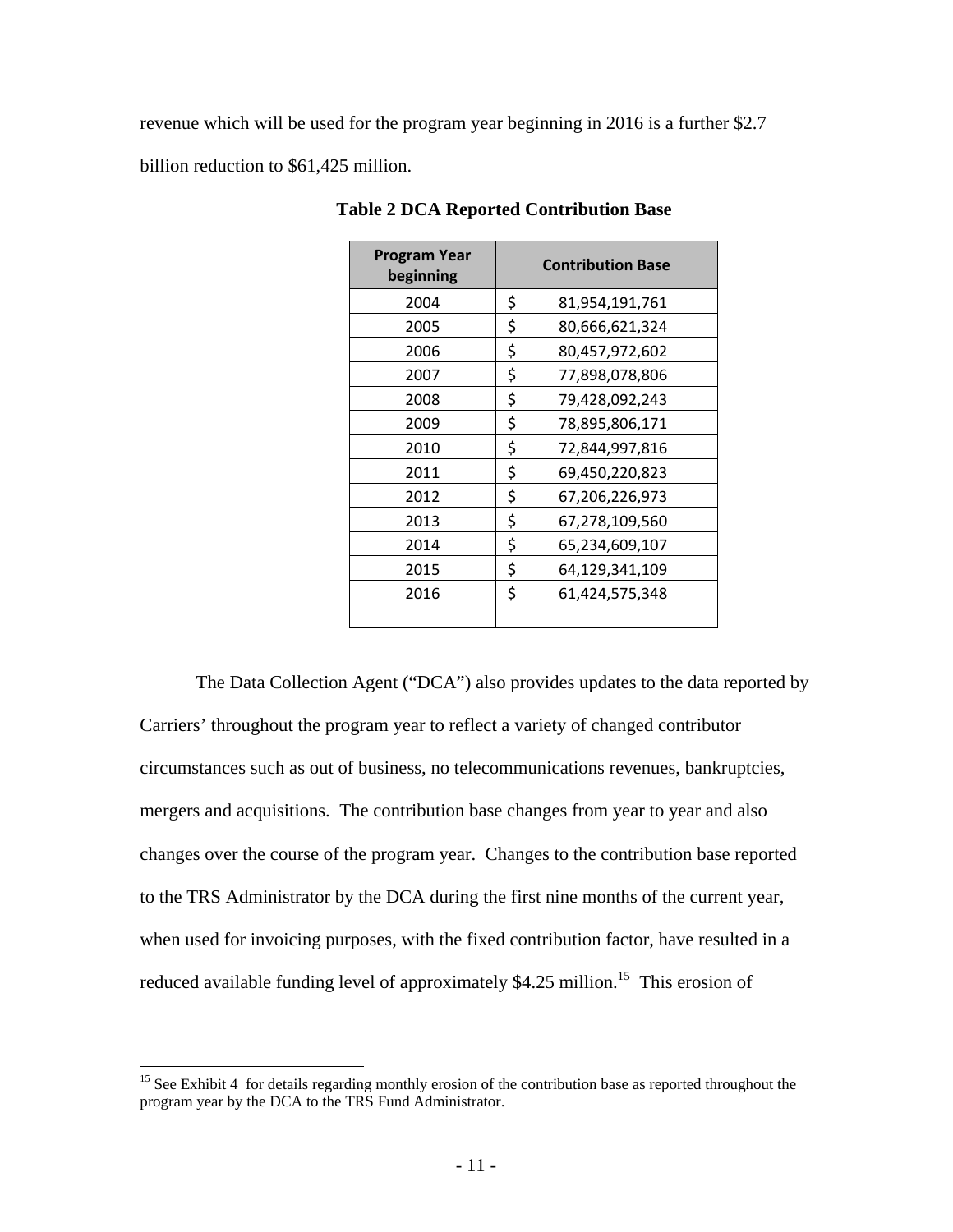funding is one of the factors considered when estimating the size of two month budgetary reserve allowance.

Carriers report their prior calendar year revenues annually on the FCC Form 499- A, Telecommunications Reporting Worksheet, due on April 1, to the Data Collection Agent (DCA). The DCA provides the Interstate TRS Fund Administrator with the carrier revenue information used to calculate the contribution factor and maintains the carrier database for all funds. Revisions to FCC Form 499-A revenue data are provided by the DCA to the TRS Fund and other program managers so that corrections may be made to carrier billing. Revisions may be telecommunications service provider initiated or may be the result of an audit. The first edition of the reported 2015 499A submissions is provided to the TRS Administrator on or about April  $25<sup>th</sup>$ . Each subsequent month USAC will provide updated information, to include information received from contributors that did not file by April  $1<sup>st</sup>$ . There are substantial adjustments to the contribution base derived from the first edition of the reported 2015 499A submissions through the first several months of the program year followed by fewer and smaller adjustments as yearend approaches<sup>16</sup>. The TRS Fund Administrator may submit a revised contribution factor to the Commission for consideration in response to the Public Notice regarding this submission.

All Form 499-A filers providing interstate and/or international telecommunications services, with the exception of shared tenant service providers, are required to contribute to the interstate TRS fund. Shared tenant services for example do not contribute to the TRS Fund because it appears that the Third Report and Order in CC

<sup>16</sup> *See* Exhibit 4.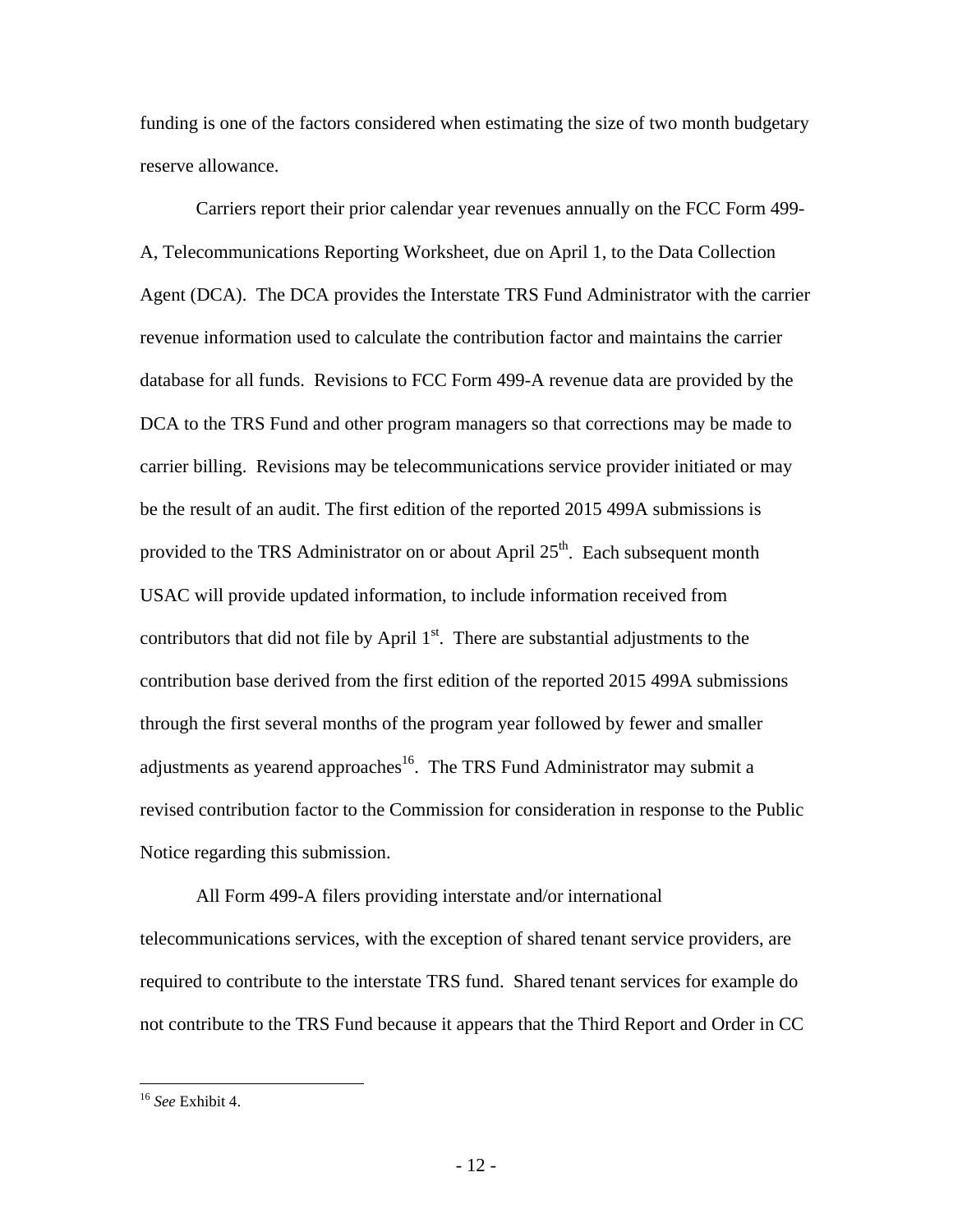Docket No. 90-571 restricted TRS to only "common carriers" and not all carriers. The contribution base is formulated using the sum of 12 months interstate and international end user revenues less interstate and international revenues from resellers who do not contribute to Universal Service (Line 514 - Net TRS Contribution Base Revenues), as submitted via the FCC Form 499A, Telecommunications Reporting Worksheet.

Upon approval of the contribution factor by the Commission, the Administrator will promptly bill carriers for the  $2016 - 2017$  funding period which begins July 2016. Annual contributions will be due within 28 days after their July invoice date. Carriers, whose contributions are \$1,200 or more, will have the option to be invoiced in twelve equal monthly installments. Invoices will be due four weeks after the issue date of the monthly invoice. RLSA has assigned each monthly contributor to one of four monthly invoice cycles and issues approximately one quarter of the monthly invoices on the first four Fridays of each month.

Per minute compensation rates will also be effective for minutes of service beginning July  $1<sup>st</sup>$ , assuming approval of the proposed rates by the Commission. Timely submitted provider requests for reimbursement must be processed within two months $17$ following the submission of the request for reimbursement. The Administrator has been able to reduce the processing time required for those submissions to less than 30 days as new systems are developed to perform validation testing prior to the release of payments. For example, minutes handled by providers in July 2016 are expected to be reported

<u>.</u>

<sup>17</sup> *See* 47 C.F.R. 64.604(C)(5)(iii)(L)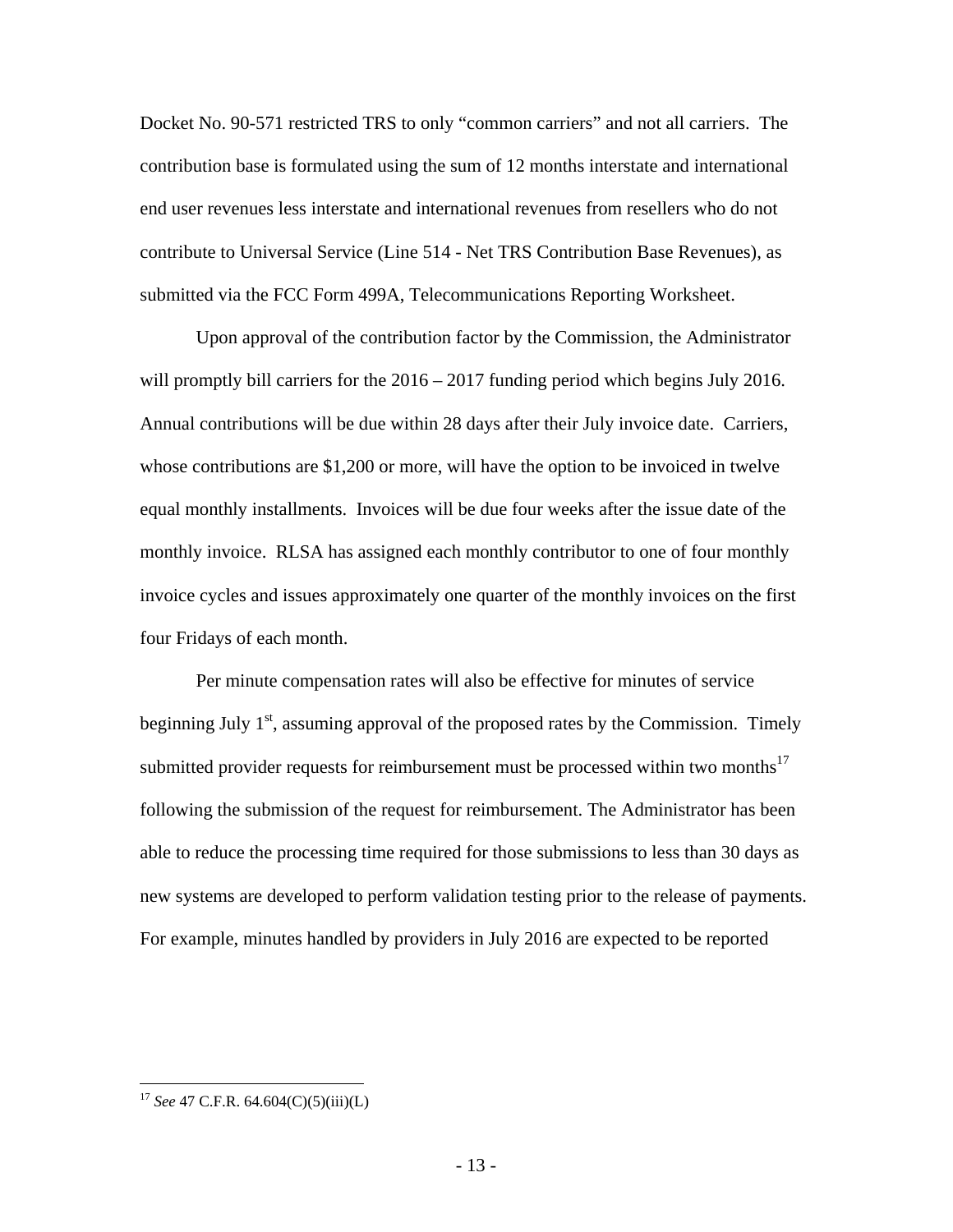between August 10 and 15, 2016, and providers will then receive compensation for those minutes at the new rates, on September 9, 2016.<sup>18</sup>

## **III. TRS Formula Development**

### **A. MARS**

The *Cost Recovery Order* adopted the Multi-state Average Rate Structure (MARS) plan as the basis for calculating the compensation rate for interstate traditional TRS, interstate Speech-to-Speech (STS), interstate Captioned Telephone Service (CTS) and interstate and intrastate Internet Protocol Captioned Telephone Service (IP CTS).<sup>19</sup> The Administrator will calculate annually one MARS rate for interstate TRS and STS based on the weighted average of state rates for TRS and STS and a separate MARS rate for interstate CTS and intrastate and interstate IP CTS based on the weighted average of state rates for CTS.<sup>20</sup>. The Commission determined that because there was a lack of data for IP CTS, it would be reimbursed at the same rate as CTS. The TRS Fund Administrator has been requesting and compiling data on IP CTS costs, consistent with the annual provider data requests for IP Relay and VRS services since 2011 and reporting the provider reported IP CTS costs to the FCC in the Annual Report.

The Commission identified the steps for the Administrator to use to determine MARS-based compensation rates. $^{21}$  The Administrator must first collect intrastate traditional TRS, STS, and CTS compensation rate data for the prior calendar year.

<sup>18</sup> *See* Exhibit 3 Anticipated Reporting and Disbursement Schedule. The reporting and disbursement schedule is subject to modification based on exogenous circumstances.

<sup>&</sup>lt;sup>19</sup> Cost Recovery Order at ¶ 16.

<sup>20</sup> *Id*.

 $21$  Telecommunications Relay Services and Speech-to-Speech Services for Individuals with Hearing and Speech Disabilities, CG Docket No. 03-123; Structure and Practices of the Video Relay Service Program, CG Docket No. 10-51, FCC 11-104, Rel. June 30, 2011 at ¶¶ 9-18.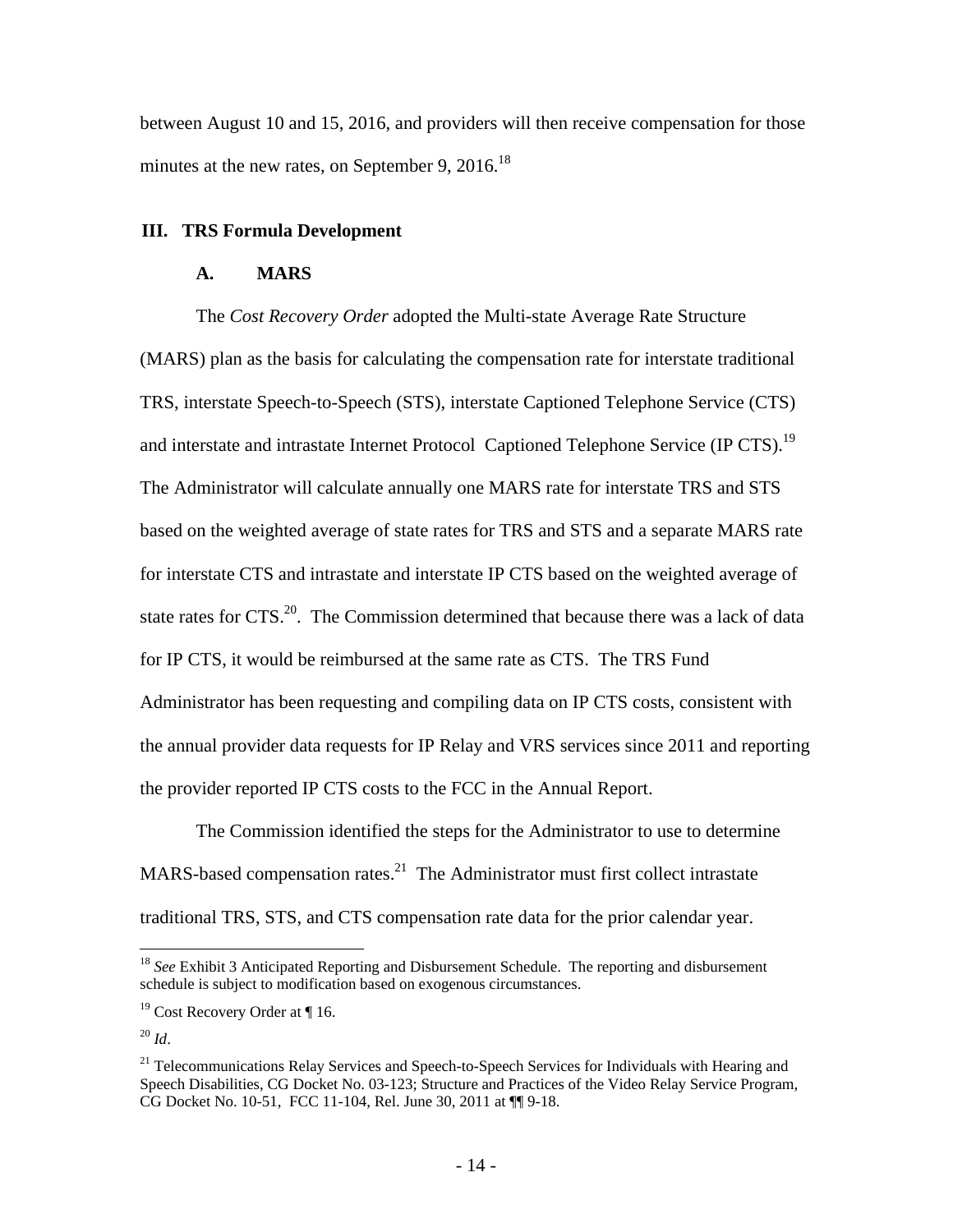Accordingly, the Administrator requested the following information from each state TRS administrator and each provider of interstate traditional TRS, STS and CTS for calendar year 2015 in January 2016, and requested that it be provided no later than the end of February  $2016$ <sup>22</sup>

- a. the per-minute compensation rate for intrastate TRS and STS
- b. the per-minute compensation rate for intrastate CTS
- c. whether the rate applies to session or conversation minutes
- d. the number of intrastate session minutes for TRS and STS
- e. the number of intrastate session minutes for CTS
- f. the number of intrastate conversation minutes for TRS and STS
- g. the number of intrastate conversation minutes for CTS
- h. any amounts paid by the state to the provider for relay service during the previous calendar year that are not included in the contractual per-minute compensation rate.

The Administrator must then determine whether there are anomalies in any state's data that will necessitate it being excluded from the MARS calculation,<sup>23</sup> calculate each state's total dollars paid for the year for intrastate traditional TRS, STS, and CTS services, and calculate the final rate by dividing the total dollars paid by all states by the total conversation minutes of all states for TRS and STS and separately for CTS.

## A. Traditional TRS and STS Formula Development

From the data collected and follow up discussions with the state contacts, the

Administrator found, that Maine, provides service under a flat rate monthly contract, and

does not have data that can be used for MARS calculation purposes. For the remaining

states, the District of Columbia, and Puerto Rico, the Administrator multiplied each

jurisdiction's TRS and STS rate by the corresponding number of intrastate session

 $\overline{a}$  $^{22}$  The Annual Data Collection Form is included at Appendix A.

 $^{23}$  For example, if there were no state TRS Fund and the cost of providing Relay services were recovered by the service provider based on each LEC's proportionate share of subscriber lines in the state, MARS like data would not be available and thus, would be excluded from the MARS computation.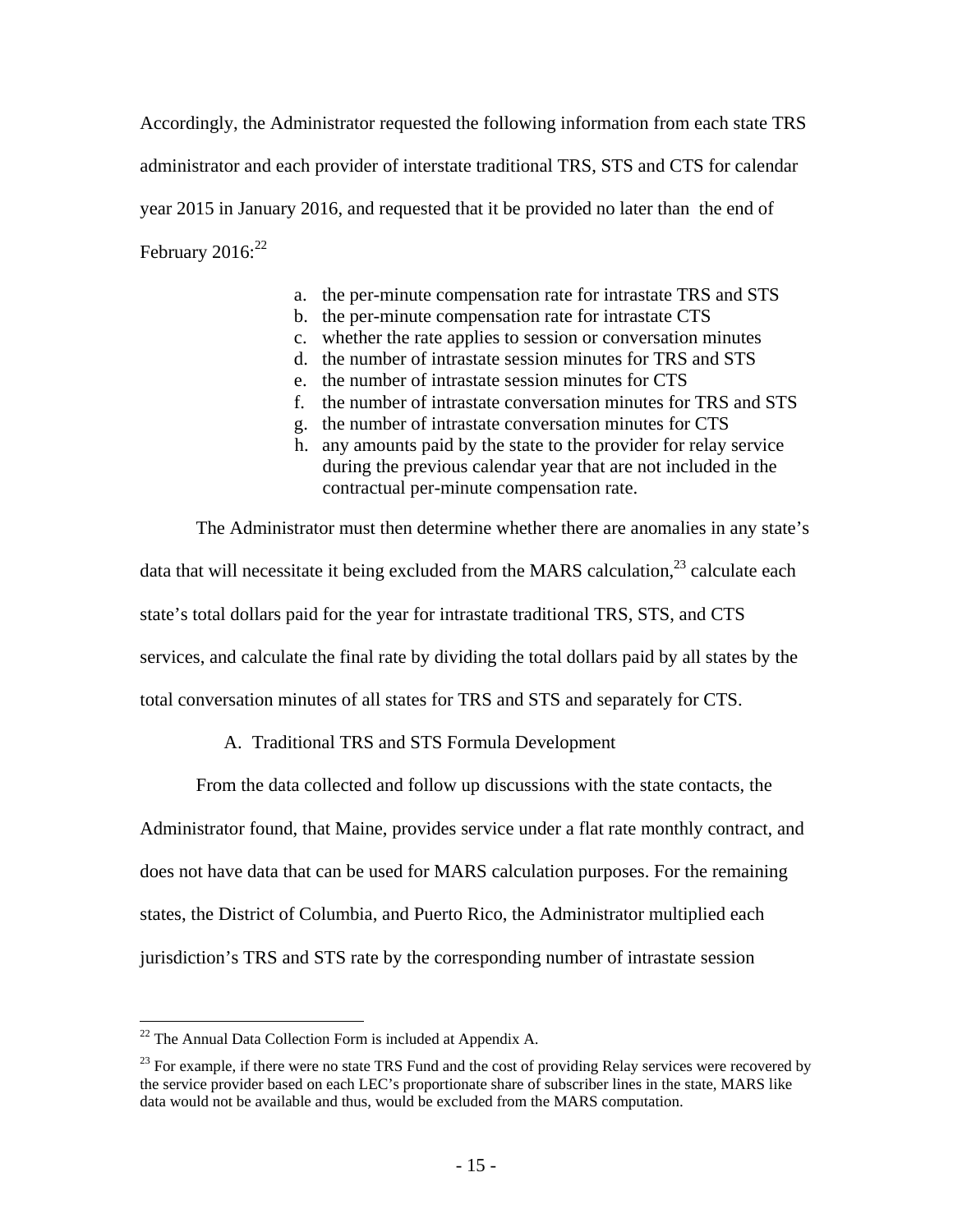minutes or intrastate conversation minutes, whichever the jurisdiction's rate was based upon.<sup>24</sup> For those states experiencing a mid-year rate change, the calculation was performed for each rate and service period. The calculation was made for each jurisdiction and the resulting weighted dollar amounts summed to produce a total dollar amount for each service. The Administrator added to the weighted dollar total any additional amounts paid by the states to the relay service provider(s) during the applicable period that were not included in the contractual per-minute compensation rate, but were applicable to the provision of relay service.<sup>25</sup> As a final step, the Administrator divided the resulting total weighted dollar and supplemental payment amount by the total number of intrastate TRS and STS conversation minutes.<sup>26</sup> The results of this calculation can be found in Exhibit 1-1. Exhibit 1-1 displays the array of rates reported by the individual state jurisdictions, although it does not identify the rates used by state in deference to requests for confidentiality. RL recommends that, since there appears to be only two providers competing for state TRS services contracts, future Annual Reports identify the compensation levels agreed to by each state, unless the reporting state exerts a claim of confidentiality regarding its compensation rates.

The total dollar amount paid out for intrastate TRS and STS during calendar year 2015, including the amounts paid to relay providers, which was not included in the perminute compensation rate, amounted to \$24,006,824. The total conversation minutes for intrastate TRS and STS for calendar year 2015 were 9,147,213. The proposed

<sup>26</sup> *Id.*

 $\overline{a}$ <sup>24</sup> *Id.* at ¶ 30

 $^{25}$  *Id.* at ¶ 31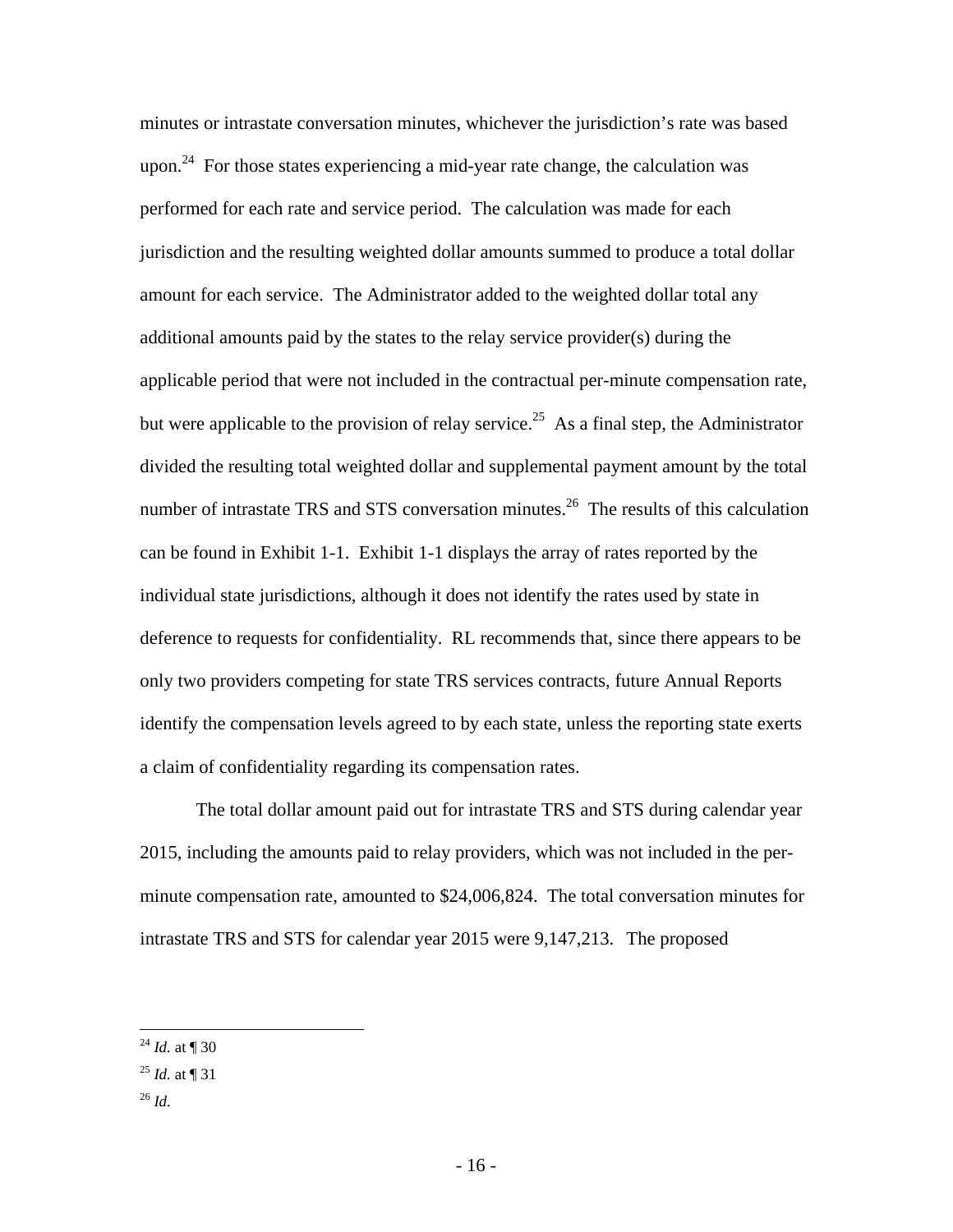compensation rate is developed by dividing the total 2015 intrastate dollar amount by the total 2015 intrastate conversation minutes, resulting in a proposed MARS rate of \$2.6245 per conversation minute for interstate traditional TRS for the 2016 – 2017 funding period. The proposed rate is approximately 14.6% above the 2015 – 2016 MARS calculation of \$2.2904 per conversation minute.

In the *Cost Recovery Order*, the Commission provided an additional amount of \$1.131 to the 2007-2008 interstate STS compensation rate to be used by the providers for outreach efforts.<sup>27</sup> In the ensuing Fund years, the Commission has found it appropriate to continue the outreach additive at the same level. In a letter dated March 23, 2015 addressed to David Rolka in his capacity as TRS Fund Administrator, Bob Segalman DR., President of Speech Communications Assistance by Telephone, Inc., wrote to encourage a recommendation that the FCC issue an RFP or other document concerning STS outreach for fiscal year 2015-2016. The RFP requested by DR. Segalman would ask for proposals to conduct outreach and at the same time answer the following series of questions.

1) How effective is it to educate Speech Language Pathologists who work with potential STS users? Virginia Relay found this method of outreach led to significant increases in call volume. Can replication of this outreach project verify the results in Virginia?

2) California has a multi-vendor STS service with outreach that leads to increased call volume. Can this approach be replicated successfully?

3) Many years ago, Minnesota had staff who trained potential STS users by going to their homes and that process led to an increase in call volume. SCT found similar results in a study several years ago. Replication of such a project in a cost effective manner could yield helpful information.

4) Because speech disability is often associated with disabilities which prohibit driving, many potential STS users ride paratransit. Would advertising on billboards in paratransit vehicle be effective in increasing call volumes?

<sup>27</sup> *Id.* at ¶¶ 57, 61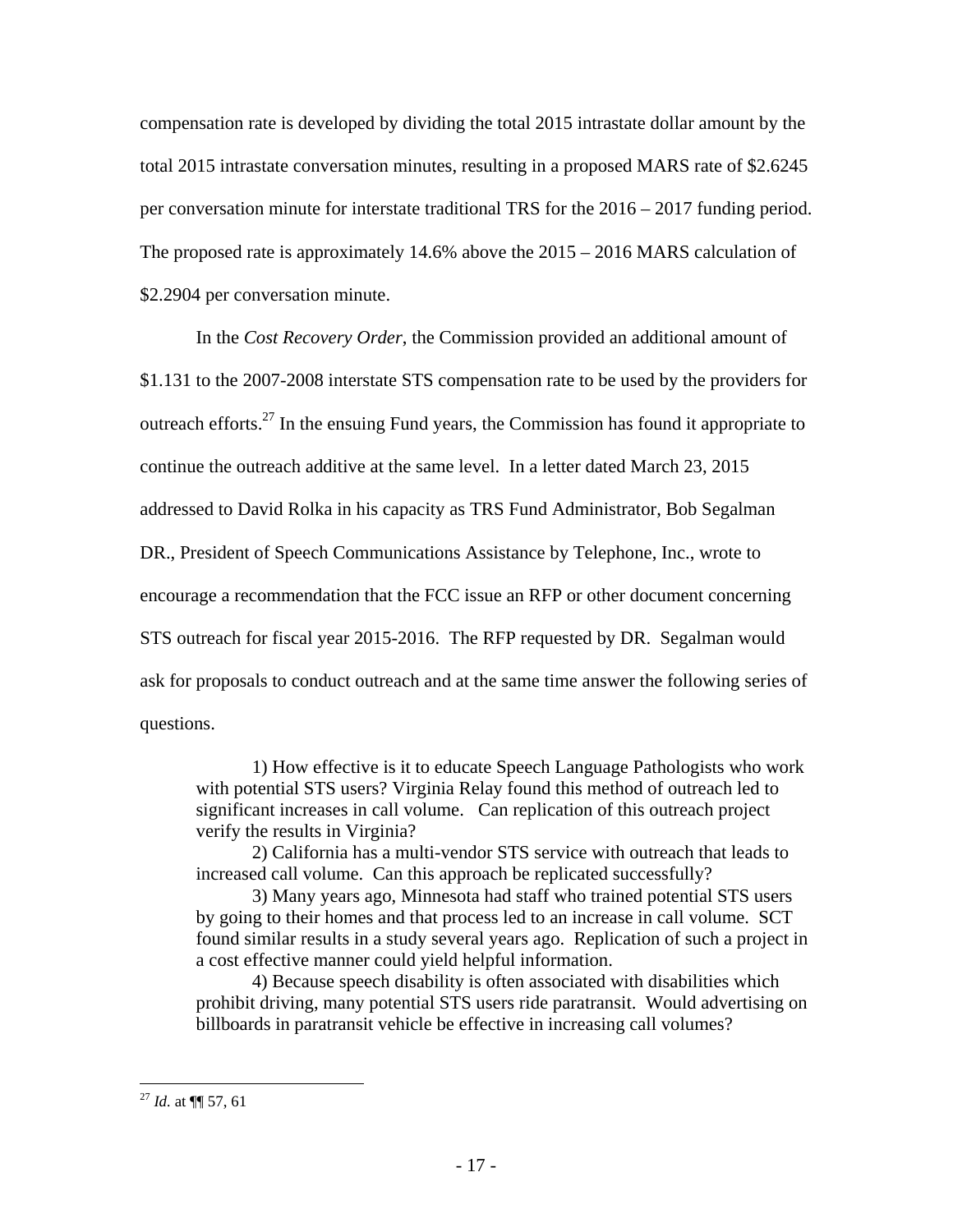5) Is it possible to determine how high the per minute reimbursement would need to be for the providers to have sufficient economic incentive to conduct outreach which would significantly increase call volume?

6) Is outreach done by providers more effective in increasing call volume than outreach done by a nonprofit? The letter was brought to the attention of the council members who were advised that the audit plan for the upcoming year included a recommendation to identify the amount of funding received by each provider for STS outreach and a report on the uses of those funds by each provider.

The Administrator continues to recommend adding the \$1.131 to the MARS-

based STS rate resulting in a total proposed STS rate of \$3.7555 per minute; an increase of \$0.3341 from the \$3.4214 per minute rate for the 2015-2016 Fund year<sup>28</sup>. However, the Administrator notes that the demand for STS continues to be small compared to the other services. It is not clear that the outreach additive, projected to be approximately \$150,000 (\$1.131  $*$  132,714 minutes = \$150,099) across both service providers when applied to the per-minute rate is having the desired result. The Administrator has completed an audit of STS outreach funding and uses and forwarded the results of those audits to the Commission for its further consideration. The Commission may wish to revisit this issue to determine whether there is a more effective way to inform speech impaired users about the availability of this service.

### B. CTS Formula Development

 $\overline{a}$ 

The proposed MARS CTS rate was calculated by following the same steps described above but substituting CTS related data for the TRS and STS data. Data for Maine was excluded, because the state compensated its relay providers with a flat rate mechanism in 2015. The results of this calculation can be found in Exhibit 1-2. Exhibit

 $^{28}$  At its April 2015 meeting, the Interstate TRS Advisory Council was informed of the Administrator's intent to recommend that \$1.131 per minute of extra funding for speech to speech outreach purposes be maintained.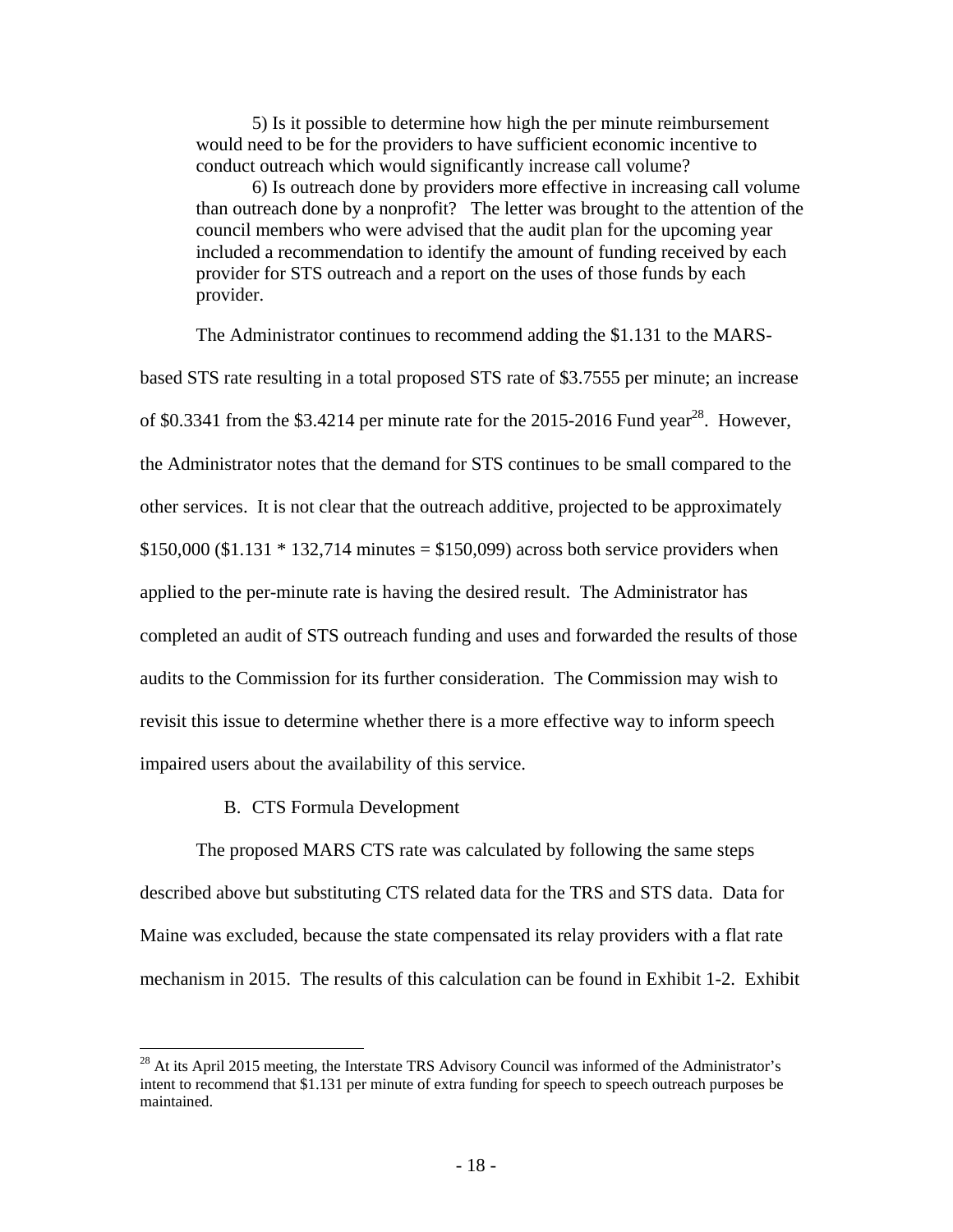1-2 summarizes the data provided by the individual state jurisdictions. The MARS CTS rate is also used to establish the rate used to compensate providers for IP CTS.<sup>29</sup>

The total dollars for intrastate CTS, including the amounts paid to relay providers not included in the compensation rate, totaled \$42,335,250 for calendar year 2015. The total conversation minutes for intrastate CTS totaled 22,214,101 for calendar year 2015. The total 2015 intrastate dollars divided by 2015 intrastate CTS minutes equals a proposed compensation rate of \$1.9058 per conversation minute for interstate CTS and IP CTS for the 2016 – 2017 funding period.

The proposed MARS CTS rate of \$1.9058 represents a modest \$0.0163 increase from the 2015 – 2016 rate of 1.8895 or approximately 0.8%. The associated IP CTS revenue requirement at this reimbursement rate level based on provider projected demand will be \$521,554,496 in program year 2016-2017, representing 49% of all projected provider distributions for the year.

The RL Annual Data Collection form also requested historic cost data regarding the provision of IP CTS in calendar years 2014 and 2015 as well as projected costs for 2016 and 2017 based on the cost categories reported by service providers for IP Relay services and VRS services. The results of analysis of that IP CTS data are found in Exhibit 1-4. Exhibit 1-4 contains information compiled by the Administrator from annual cost data supplied by IP CTS service providers for the annual periods 2011 through and including 2015, as well as the current projected costs for both 2016 and 2017. This Appendix contains the reported costs by year as well as the corresponding MARS rate for the corresponding year. Exhibit 1-4 also includes the calculated average

<sup>&</sup>lt;sup>29</sup> Cost Recovery Order at  $\P$  38.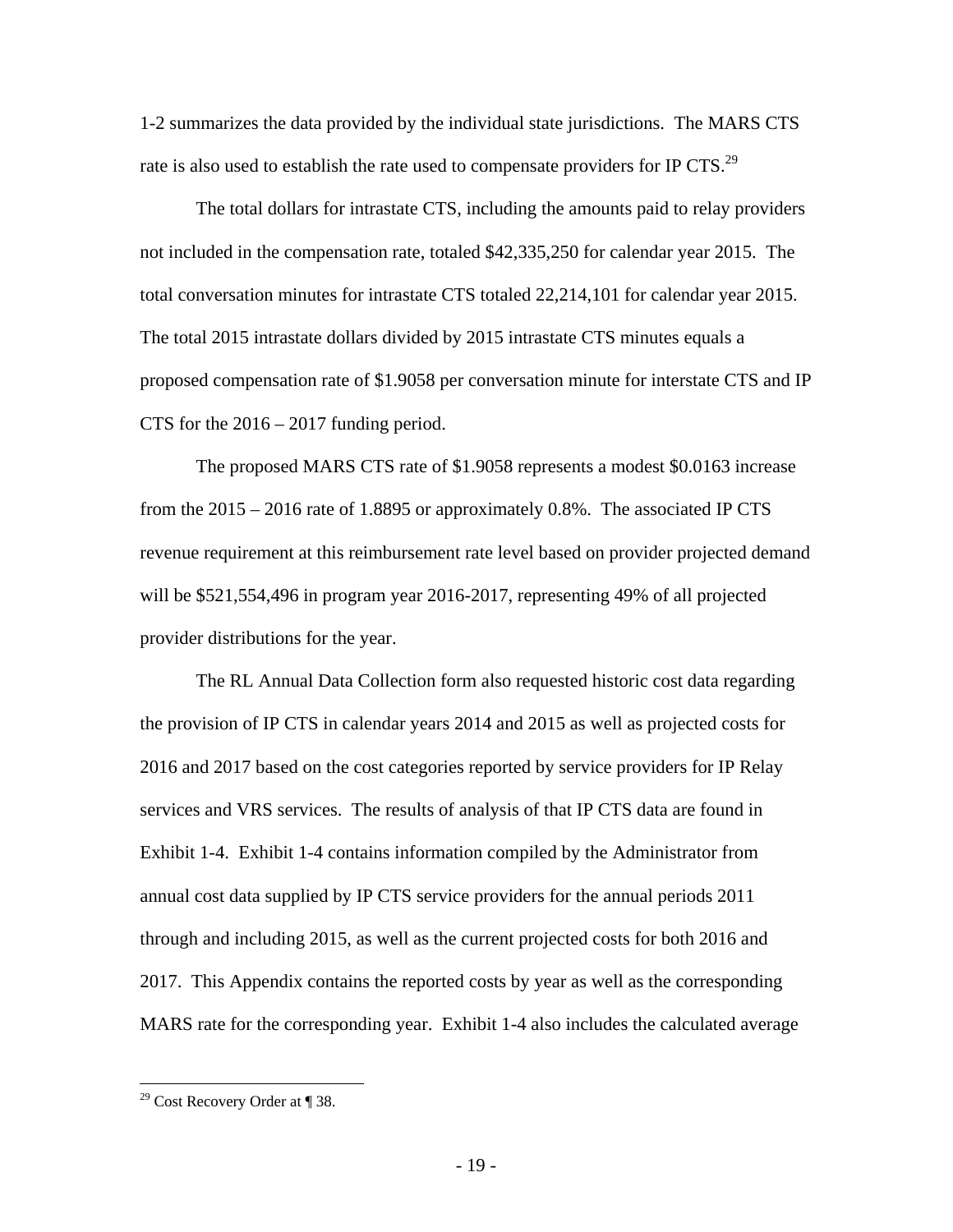cost projection for IP CTS for 2016 and 2017 as reported by the service providers as well as a marginal cost identified by the Administrator which is slightly above the highest projected average provider cost for the upcoming program year. This Appendix demonstrates that the MARS rate for IP CTS, with the exception of 2013, the year in which the Commission proposed limitations on the growth of demand which were overturned by the DC Circuit Court<sup>30</sup>, is consistently well above the reported level of provider reported costs for the period. Based on the number of reported minutes of service, IP CTS has become the most popular TRS service. Due to the continuing growth in demand for IP CTS service and the apparent lack of a correlation between the MARS CTS rate and the reported costs for IP CTS, the Administrator recommends that the Commission consider a rule modification and the consideration of an alternate mechanism for establishing the reimbursement rate for IP CTS services, with due consideration to the future quality and availability of the service that accounts for nearly half of all provider reimbursements.

Exhibit 1-4.1 is provided as one of the basis for considering an alternative reimbursement calculation based on the average of the projected costs for the annual 2016 and 2017 projected costs at the reimbursement rate of \$1.4248 which is \$0.4837 below the MARS CTS rate for the 2016-2017. The associated revenue requirement at this reimbursement rate level based on provider projected demand will be \$409,695,071 in program year 2016-2017.

<sup>30</sup> *Misuse of Internet Protocol (IP) Captioned Telephone Service, Telecommunications Relay Services and Speech-to-Speech Services for Individuals with Hearing and Speech Disabilities*, CG Docket Nos. 13-24 & 03-123, Report and Order and Further Notice of Proposed Rulemaking, 28 FCC Rcd 13420 (2013) (*IP CTS R&O*), *review pending sub nom. Sorenson Communications, Inc. and CaptionCall, LLC v. FCC* (D.C. Cir., No. 13-1246, filed Sept. 6, 2013).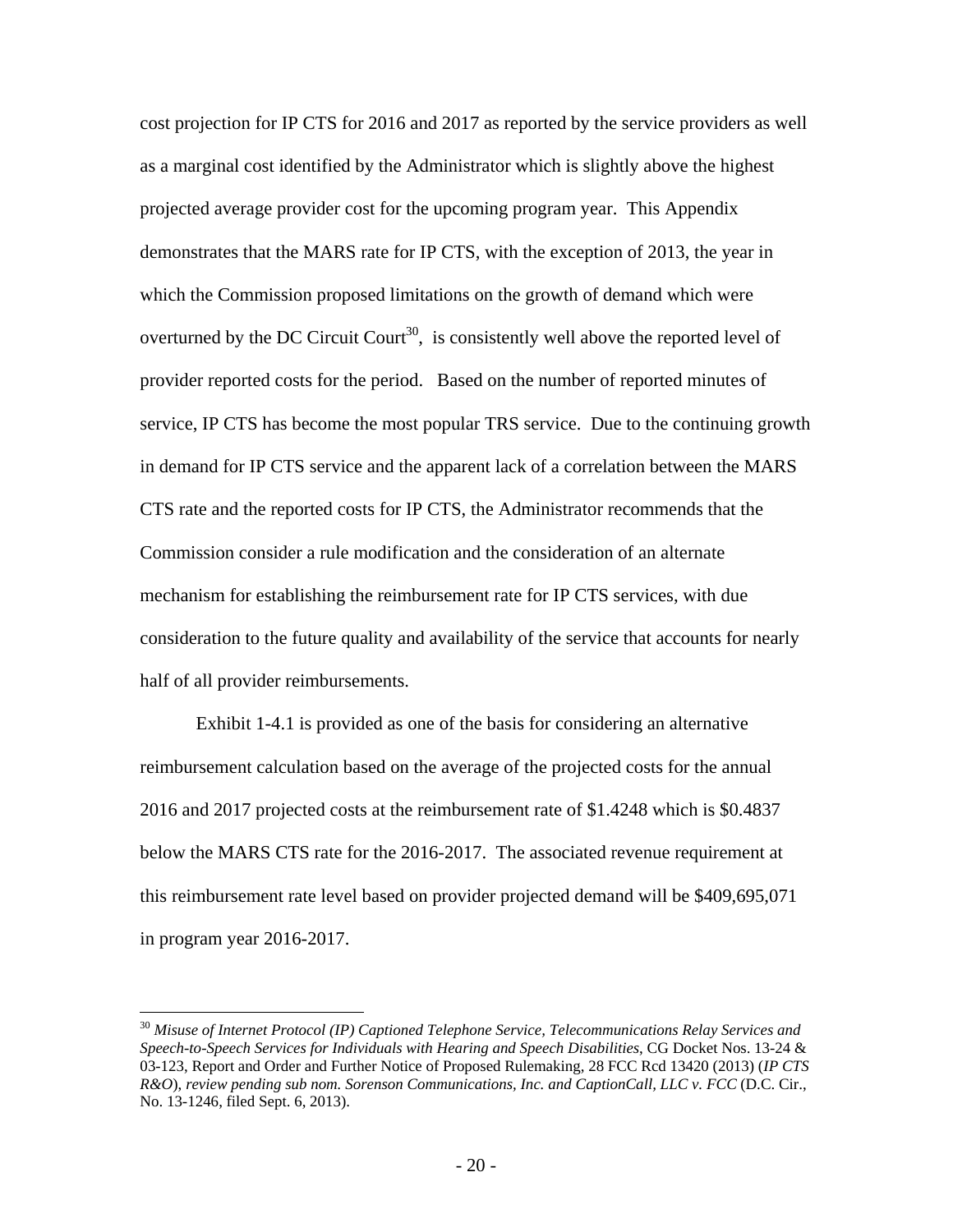Exhibit 1-4.2 is provided as another basis for considering an alternative reimbursement calculation based on a rate that exceeds the highest reported provider costs, at the reimbursement rate of \$1.76 per minute which is \$0.1485 below the MARS IP CTS rate for 2016-2017. The associated revenue requirement at this reimbursement rate level based on provider projected demand will be \$487,647,835 in program year 2016-2017.

# B. **Internet Protocol Relay [***due to the small number of providers some cost information has been Redacted from this recommendation*.]

In the *Cost Recovery Order*, the Commission concluded that the MARS methodology is not appropriate for IP Relay, because there are no state rates for this service. Although it was believed that the costs of providing traditional TRS and IP Relay are generally similar – in many instances, for example, the same CAs, sitting at the same offices, handle both traditional and IP Relay calls – there was concern that the use of a MARS rate (\$2.2904 per conversation minute) for IP Relay may result in the overcompensation of IP Relay providers.

The Commission adopted a cost recovery methodology for IP Relay based on price caps for a three year period beginning with the effective date of that  $Order.^{31}$  The initial three year period ended on June 30, 2010 coincident with the end of the 2009-2010 Fund year. The second three year period ended on June 30, 2013, coincident with the end of the 2012-2013 Fund year. Over the course of the current three year cycle the number of service providers declined until Sprint became the only remaining service provider. When establishing the compensation rate for the 2014-2015 fund year, CBG reconsidered

 $^{31}$  *Id.* at  $\P$  109.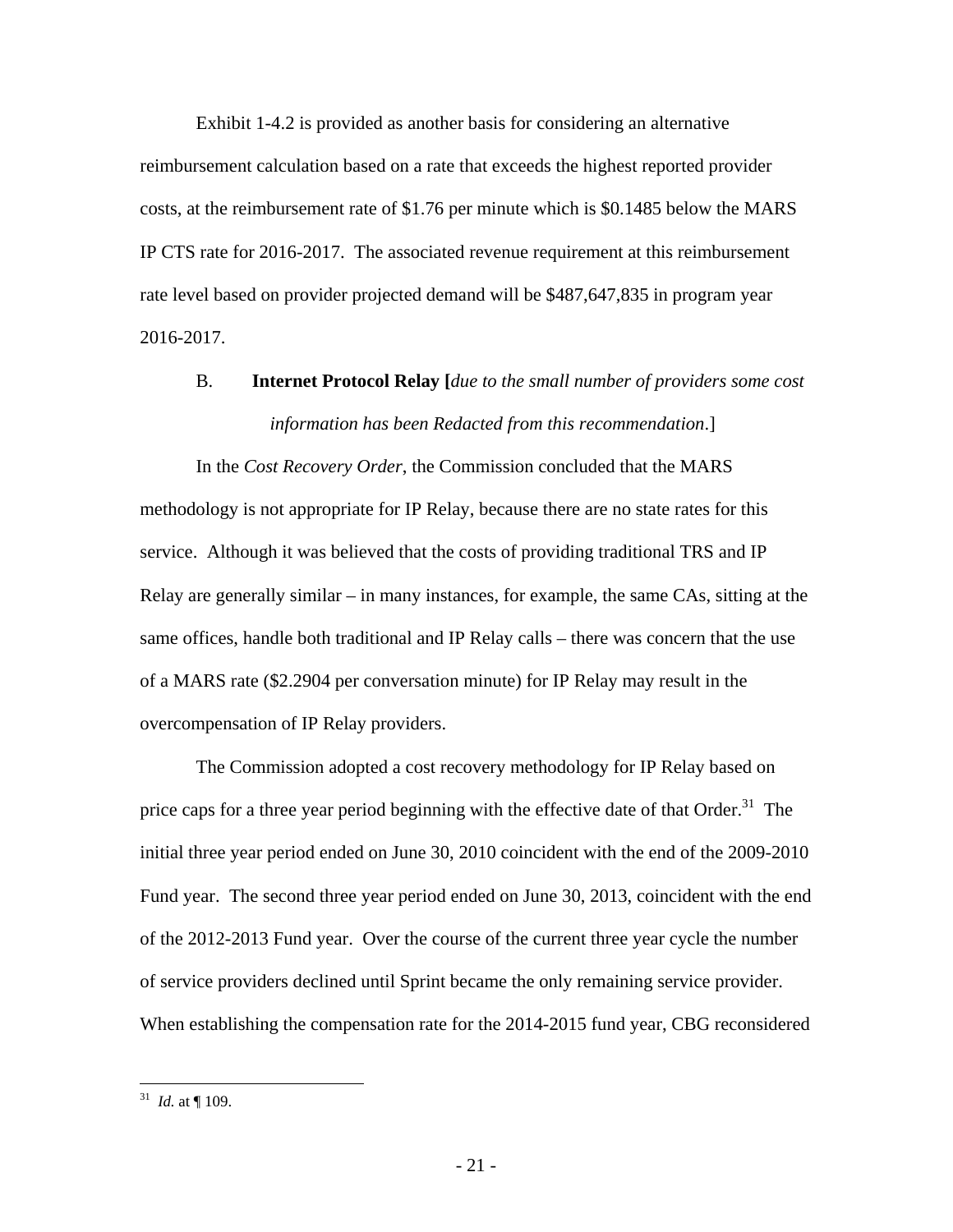the rate mechanism on a retroactive basis to reflect the costs of the then two remaining providers (Purple and Sprint) rather than the five providers whose costs were reflected in the MARS submissions for the initial year of the period. The Order establishing the rate for IP Relay service stated that "while we share Sprint's concerns about maintaining service quality and preserving competition to the extent practicable, we are not convinced that the base compensation rate for IP Relay, as modified, is insufficient to allow providers to recover legitimate service costs and to provide service that meets or exceeds the Commission's minimum TRS standards." Following the cessation of IP Relay service by Purple, Sprint requested and received temporary relief from the Speed of Answer (SOA) requirement for IP Relay service. Sprint also requested and received interim emergency relief in the form of increased rates for the period November 14, 2015 through the end of the then current program year, without an indication of the method to be followed for establishing rates for the upcoming 2015-2016, third year of the price cap cycle, program year, although the 2014-2015 rate Order did set the inflation factor for the cycle at zero<sup>32</sup>. Because the efficiency factor, a factor that accounts for productivity gains, is set equal to the inflation factor, the efficiency factor also was set equal to zero.

The *Cost Recovery Order* price cap plan for IP Relay applies three factors to a base rate – an Inflation Factor, an Efficiency (or "X") Factor, and Exogenous Costs. The basic formula takes a base rate and multiplies it by a factor that reflects an increase due to inflation, offset by a decrease due to efficiencies. As a result the rate for a particular year would be equal to the rate for the previous year, reduced by 0 percent (*i.e.*, Rate<sub>Year Y</sub> =

<u>.</u>

<sup>32</sup> DA 14-946, Rel. June 30, 2014 paragraphs 11-19.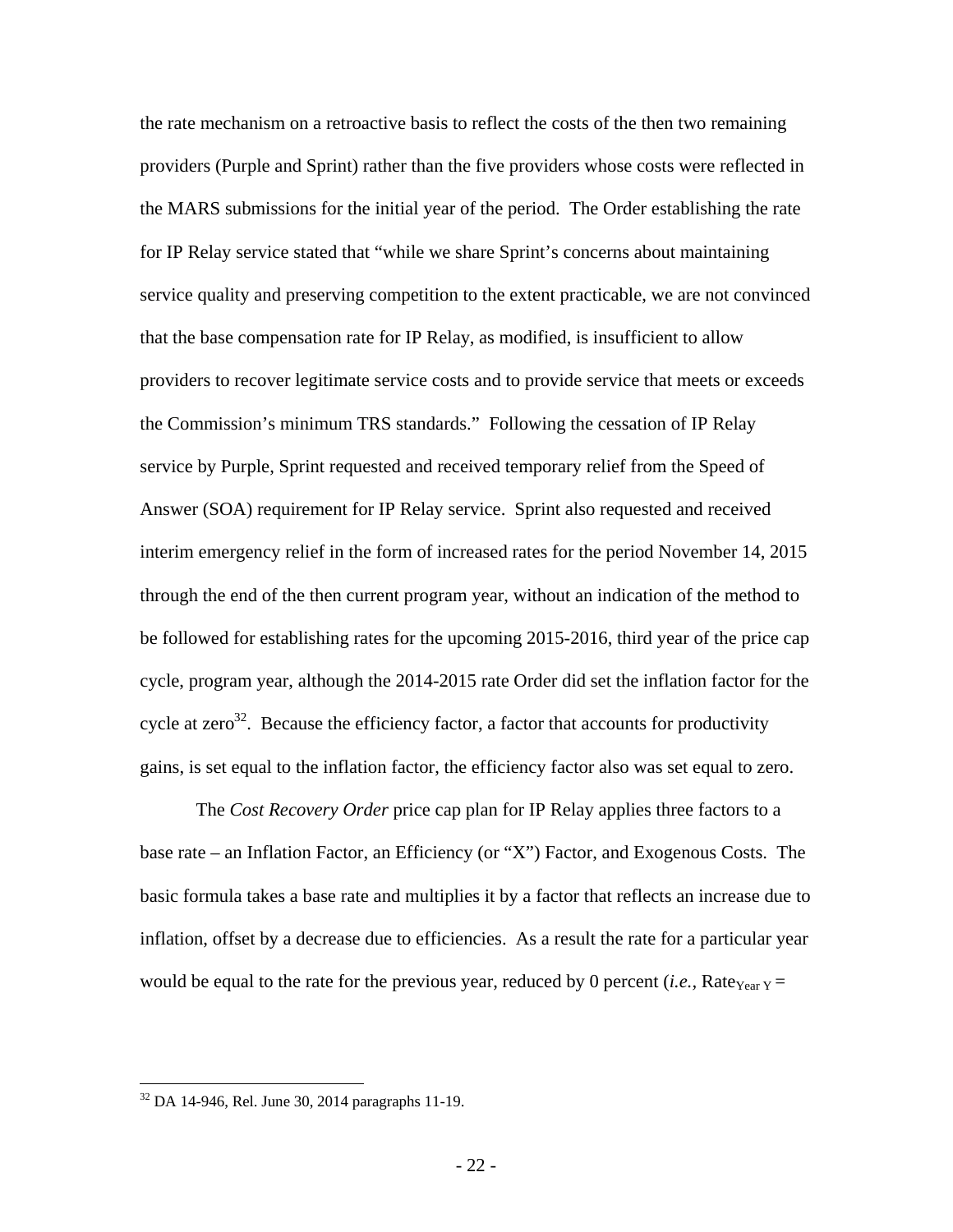Rate<sub>Year Y-1</sub>  $(1 - 0.0)$ .<sup>33</sup> There were no claims of exogenous costs made by the Sprint for the upcoming year. The rate in effect at the end of the 2015-2016 Fund year is \$1.37.

The price cap regime was in effect through the 2015-2016 Fund year. The application of the price cap mechanism for the third year of the price cap cycle i.e. 2015- 2016, produced a rate of \$1.37 (\$1.37  $*$  1.0 = \$1.37). Sprint as the only remaining IP Relay service provider was still required to report historical and projected costs to the Administrator on an annual basis. The cost data submitted for the historical and projected periods lack relevance to the current circumstance as much as they did for the 2015-2016 Fund period, and presenting them in detail at this point will reveal projected information considered to be confidential by Sprint. Additionally the cost based recommendation is usually based on the average of the two projected year's costs. In the case at hand those projections were developed and submitted by Sprint during the course of an audit being conducted by the Administrator to recognize the changed circumstances of a single remaining IP Relay service provider.

For the 2016-2017 Fund year, the Administrator has calculated the price cap rate for IP Relay to be \$1.2122 (\$1.2122\*1.0 = \$1.2122).

#### **C. Video Relay Service**

On June 10, 2013 the Commission released a Report and Order and Further Notice of Proposed Rulemaking, herein referred to as the "VRS Reform Order" in which the Commission revised the Tier structure and established the VRS compensation rates that are to be used through June 30, 2017, unless otherwise set by further Commission Order.

<u>.</u>

<sup>33</sup> *Id.* at 10.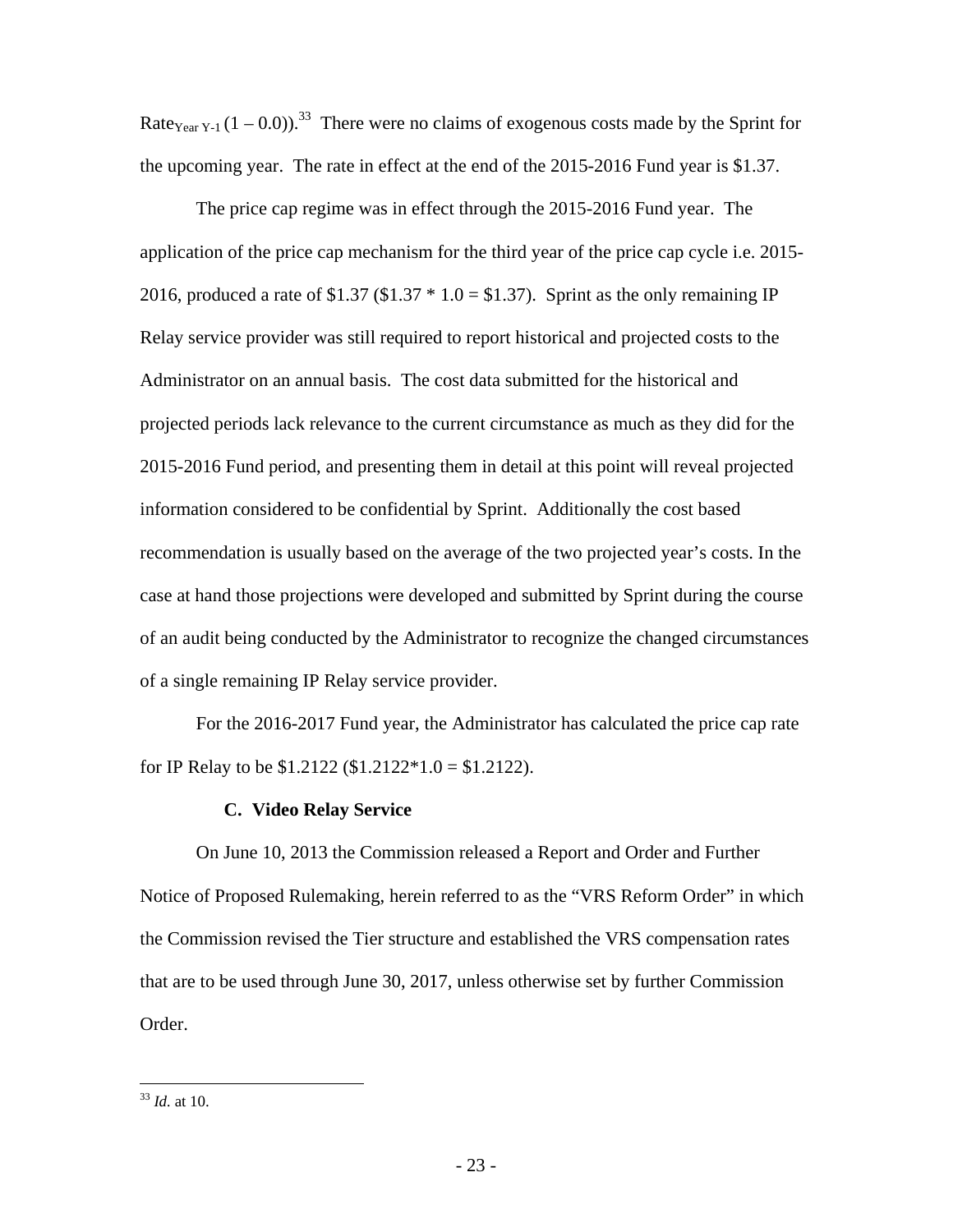The new tiers which became effective in September 2013 and the previous tiers are shown in Table 1 below.

| Tier<br><b>Numbers</b> | Previous Tier Definition<br>(The range of a provider's<br>monthly VRS minutes to<br>which the Tier is<br>applicable) | New Tier Definition<br>(The range of a provider's<br>monthly VRS minutes to<br>which the Tier is<br>applicable) |
|------------------------|----------------------------------------------------------------------------------------------------------------------|-----------------------------------------------------------------------------------------------------------------|
|                        | $0-50,000$                                                                                                           | $0-500,000$                                                                                                     |
|                        | 50,000.1-500,000                                                                                                     | 500,000.1-1 million                                                                                             |
|                        | Over 500,000                                                                                                         | Over 1 million                                                                                                  |

**Table 3: Reconfigured Rate Tiers for VRS Compensation** 

The progressive adjustment of rates for each tier is illustrated in Table 4 below,

which shows the rates adopted for Fund years 2013-14, 2014-15, 2015-16, and 2016-17.

|  |  | Table 4: Rates Adopted for Fund Years 2013-14 through 2016-17 |  |
|--|--|---------------------------------------------------------------|--|
|  |  |                                                               |  |

| <b>Tiers</b>                              | FY                                                              | <b>FY</b>                             | <b>FY</b>                                                                                    | <b>FY</b>                                        |
|-------------------------------------------|-----------------------------------------------------------------|---------------------------------------|----------------------------------------------------------------------------------------------|--------------------------------------------------|
| (as recon-figured                         | 2013-14                                                         | 2014-15                               | 2015-16                                                                                      | 2016-17                                          |
| by this order)                            | Rates                                                           | Rates $34$                            | Rates $35$                                                                                   | Rates $36$                                       |
| Tier I<br>$(0-500,000$ minutes/<br>month) | \$5.98<br>$(Jul.-Dec.$<br>2013)<br>$$5.75$ (Jan.-<br>June 2014) | \$5.52<br>$$5.29$ (Jan.-June<br>2015) | \$5.06<br>(Jul.-Dec. 2014) $ $ (Jul.-Dec. 2015) $ $ (Jul.-Dec.<br>\$4.82 (Jan.-June<br>2016) | \$4.44<br>2016)<br>\$4.06<br>(Jan.-June<br>2017) |

<sup>&</sup>lt;sup>34</sup> Pending implementation of market-based rates.

<sup>&</sup>lt;sup>35</sup> Pending implementation of market-based rates.

<sup>&</sup>lt;sup>36</sup> Pending implementation of market-based rates.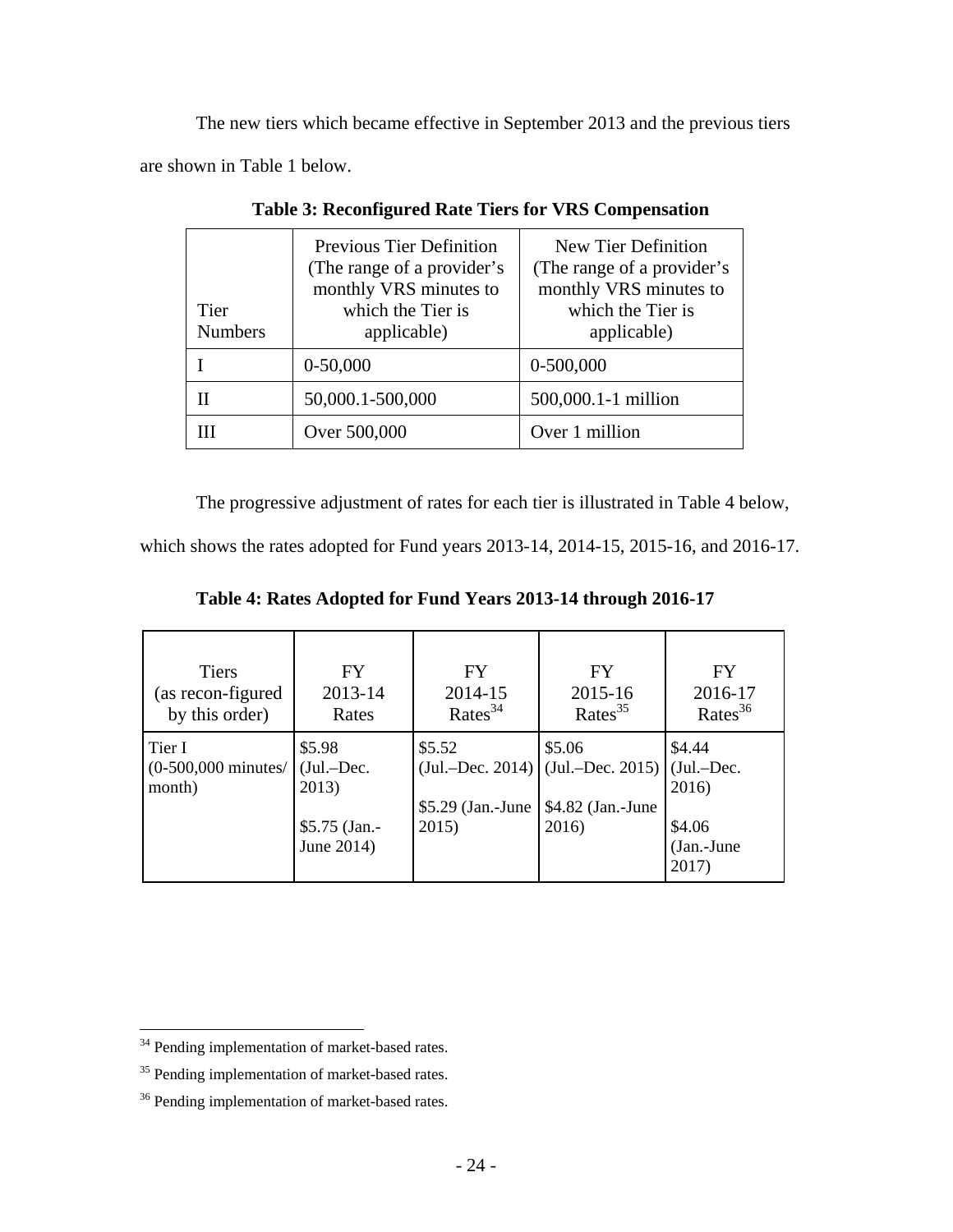| <b>Tiers</b><br>(as recon-figured<br>by this order)    | <b>FY</b><br>2013-14<br>Rates                                  | FY.<br>2014-15<br>$\text{ Rates}^{37}$                           | FY.<br>2015-16<br>$\text{ Rates}^{38}$                                            | <b>FY</b><br>2016-17<br>Rates <sup>39</sup>                        |
|--------------------------------------------------------|----------------------------------------------------------------|------------------------------------------------------------------|-----------------------------------------------------------------------------------|--------------------------------------------------------------------|
| Tier II $(500,000.1 -$<br>1 million minutes/<br>month) | \$4.82<br>$(Jul.-Dec.$<br>2013)<br>\$4.82 (Jan.-<br>June 2014) | \$4.82<br>$(Jul. - Dec.$<br>2014)<br>$$4.82$ (Jan.-June<br>2015) | \$4.82<br>$(Jul.-Dec. 2015)$<br>\$4.82 (Jan.-June<br>2016)                        | \$4.44<br>(Jul.-Dec.<br>2016)<br>\$4.06<br>$(Jan.-June$<br>2017)   |
| Tier III<br>(over<br>1 million minutes/<br>month)      | \$4.82<br>$(Jul.-Dec.$<br>2013)<br>\$4.63 (Jan.-<br>June 2014) | \$4.44<br>$$4.25$ (Jan.-June<br>2015)                            | \$4.06<br>$(Jul. - Dec. 2014)$ $(Jul. - Dec. 2015)$<br>\$3.87 (Jan.-June<br>2016) | \$3.68<br>$(Jul.-Dec.$<br>2016)<br>\$3.49<br>$(Jan.-June$<br>2017) |

The rates established in the Report and Order apply as scheduled to all VRS providers absent further action by the Commission. During the "glide path" period, however, the Commission indicated that it may adjust the compensation rate to reflect exogenous cost changes, including the shedding of service responsibilities by VRS providers as VRS components begin to be provided by neutral entities. Pending the implementation of structural reforms, the Commission stated the expectation that the rate reduction plan adopted in the order will permit service providers to continue offering VRS in accordance with the mandatory minimum standards for high quality services, as the Commission transitions to structural reforms and a disaggregated, market-based compensation methodology. The Commission reserved the right to revisit the rates

 $37$  Pending implementation of market-based rates.

<sup>&</sup>lt;sup>38</sup> Pending implementation of market-based rates.

<sup>&</sup>lt;sup>39</sup> Pending implementation of market-based rates.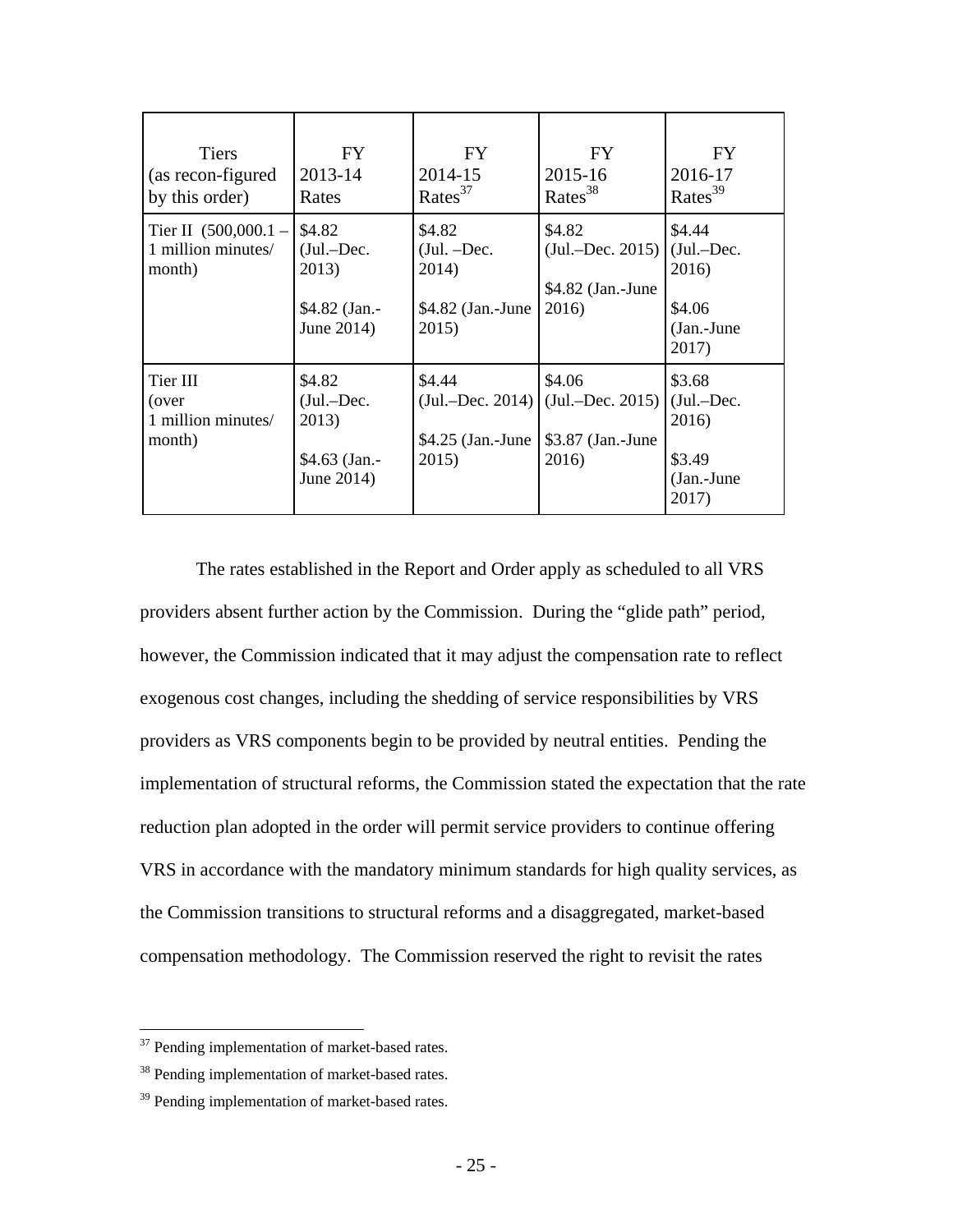adopted in the Order if provider data shows that the rates remain substantially in excess of actual provider costs.

Video Relay Service providers are required to report historical and projected costs to the Administrator on an annual basis. Following are the results of analyzing the cost data submitted by the Video Relay service providers.

 For analysis purposes, the Administrator segregated the provider historical and projected costs into nine distinct categories for review:

- **Facilities**, those expenses associated with land and buildings, etc.;
- **Interpreter Expense**, the costs of the individuals performing the interpretive services;
- **Non-Interpreter Relay Center Expense, other costs associated with the** relay center including supervisory management, telecommunications expense, etc.;
- **Indirect Expense**, finance, human resources, legal expenses, executive compensation, etc.;
- **Depreciation Expense**, annual depreciation on facilities and equipment;
- **Marketing Expense,** the projected costs of advertising the provider's service;
- **Outreach Expense**, the projected costs of notifying consumers of service availability;
- **Other Expenses**, projected expenses not directly associated with one of the other expense categories; and
- **Capital Investment,** the investment in facilities, equipment, furniture, etc. associated with the relay center.

Data submitted by the providers in response to the Administrator's annual data request are shown below. The data is summed across the providers by category and then divided by annual VRS minutes.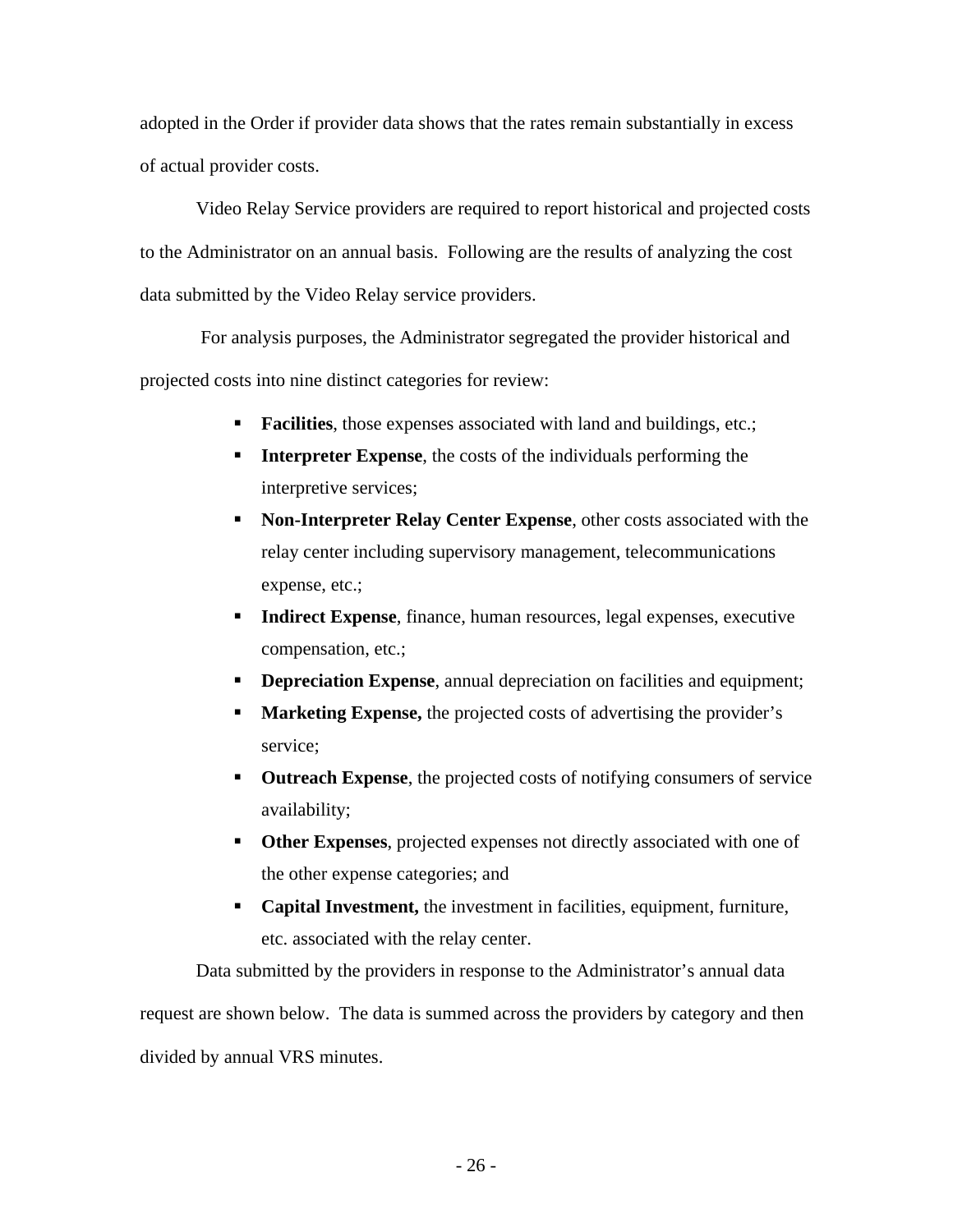| Category                                | 2014   | 2015   | 2016   | 2017   |
|-----------------------------------------|--------|--------|--------|--------|
| Facilities                              | 0.1988 | 0.1911 | 0.2040 | 0.2027 |
| <b>CA Related</b>                       | 1.4388 | 1.3871 | 1.4433 | 1.4565 |
| Non-CA Relay Center                     | 0.3380 | 0.3613 | 0.3612 | 0.3510 |
| Indirect                                | 0.5458 | 0.5127 | 0.5076 | 0.5028 |
| Depreciation                            | 0.1634 | 0.1202 | 0.1207 | 0.1278 |
| Marketing                               | 0.0476 | 0.0570 | 0.0558 | 0.0571 |
| Outreach                                | 0.1938 | 0.2018 | 0.2255 | 0.2244 |
| Other                                   | 0.0001 | 0.0003 | 0.0003 |        |
| Return on Investment                    | 0.0322 | 0.0313 | 0.0281 | 0.0239 |
| <b>Total Cost</b>                       | 2.9584 | 2.8627 | 2.9464 | 2.9463 |
| <b>Total Cost excluding</b><br>Outreach | 2.76   | 2.66   | 2.72   | 2.72   |

**Table 5. All VRS Service Provider Reported and Projected costs** 

While the total cost of VRS service increased slightly from \$2.71 in the historical period to \$2.72 in the projected period, CA related expenditures are projected to increase by 4 cents per minute form \$1.4130 to \$1.4499 per minute. Non-CA Relay Center related expenditures are also projected to increase by \$0.0065 from \$0.3496 to \$0.3561 per minute. Offsetting these increases were a decrease in indirect expenditures by \$0.02, from \$0.5292 to \$0.5052 per minute, and a decrease in depreciation expense by nearly \$0.02, from \$0.1418 to \$0.1243 per minute. The weighted average of the reported projected costs remain well below the rates established by the Commission for the upcoming program year.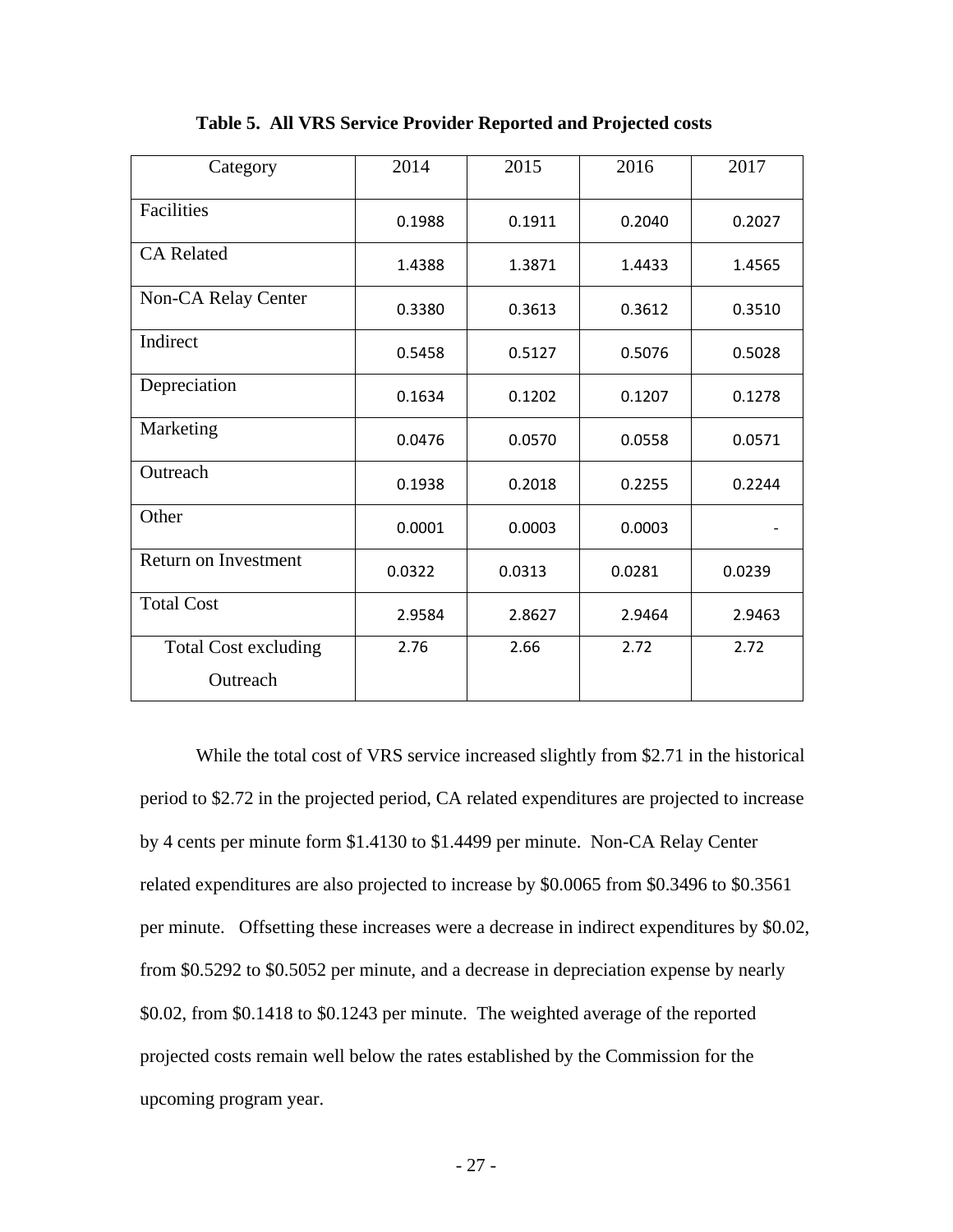A "Joint Proposal of all six VRS providers for improving functional equivalence and stabilizing rates" (Joint Proposal) dated March 30, 2015 was filed with the Commission and brought to the attention of the TRS Fund Advisory Council during the Annual Meeting held April 7, 2015. In brief, the Joint Proposal offered to (1) require providers to meet a faster service-level requirement so that 80 percent of calls must be answered within 45 seconds, measured monthly and (2) keep compensation rates at the current levels in effect during the first half of 2015 (i.e. July 2015 – December 2015). The providers also proposed a number of reforms designed to enhance the functional equivalence of VRS. Specifically, the providers proposed that the Commission (1) conduct a trial during which providers may offer skills-based routing in order to collect data about the cost and feasibility of offering that service; and (2) encourage providers to offer deaf interpreters. The Joint Proposal specified that none of its reform proposals are feasible without an immediate stabilization of the VRS rate.

The noteworthy changes in projected costs for the subset of the three smallest service providers whose minutes of service fall entirely within Tier I, averaged \$6.4783 during the historical period and \$5.0231 during the projected period; the change of \$1.4552 per minute is identified below. Neither the historic nor the projected VRS rate compared favorably to the historic or projected costs for the three smallest VRS service providers whose costs remained above the established reimbursement levels. Although the industry average costs and projections are below the authorized rates for VRS service the historic and projected costs for the smallest of the providers' remained above the rates, potentially jeopardizing their continuation of service. By letter dated March 1, 2016 to the Secretary of the Commission Hancock Jahn Lee and Pucket, LLC d/b/a

- 28 -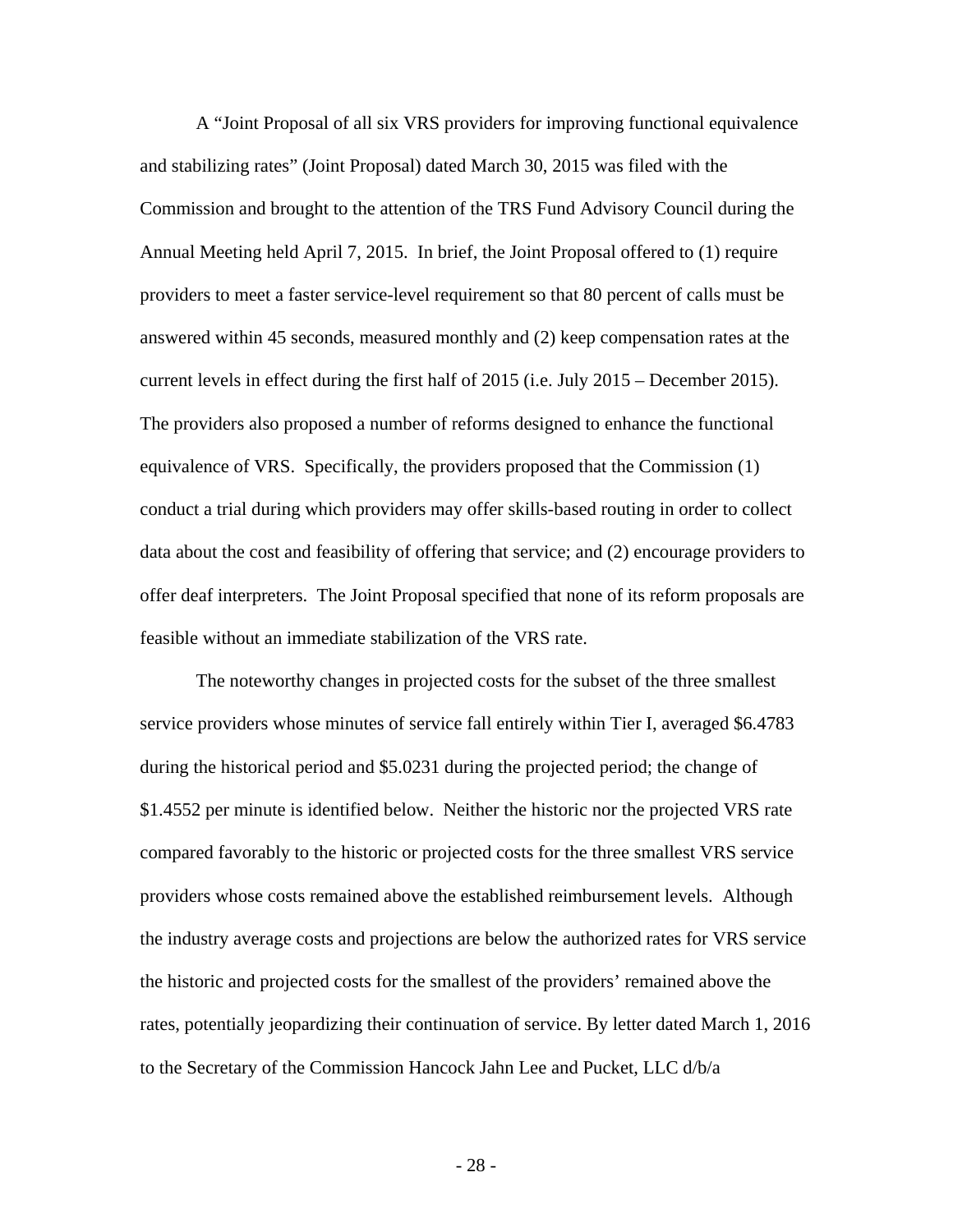Communications Axess Ability Group informed the Federal Communications

Commission that it will no longer provide video relay services as of March 31, 2016 and immediately ceased enrolling new VRS customers.

| Category             | 2013     | 2014     | 2015     | 2016     |
|----------------------|----------|----------|----------|----------|
| Facilities           | \$0.4290 | \$0.3126 | \$0.2539 | \$0.2731 |
| <b>CA Related</b>    | \$2.5659 | \$2.2529 | \$2.1285 | \$1.9729 |
| Non-CA Relay Center  | \$1.6747 | \$1.6021 | \$1.3107 | \$1.0819 |
| Indirect             | \$1.5524 | \$1.3847 | \$1.2835 | \$1.1118 |
| Depreciation         | \$0.1620 | \$0.1381 | \$0.1029 | \$0.0577 |
| Marketing            | \$0.1965 | \$0.2014 | \$0.1680 | \$0.1460 |
| Other                | \$0.2968 | \$0.0760 | \$0.0582 | \$0.0628 |
| Return on Investment | \$0.0666 | \$0.0448 | \$0.0217 | \$0.0125 |
| <b>Total Cost</b>    | \$6.944  | \$6.0126 | \$5.3274 | \$4.7168 |

**Table 6. The Three Smallest VRS Provider Reported and Projected Costs** 

By Report and Order at CG Docket No 10-51 & CG Docket No. 03-123, adopted March 1, 2016, released March 3, 2016, the Commission provided limited compensation rate relief for video relay service (VRS) providers with 500,000 or fewer monthly minutes (smallest VRS providers). Specifically, the Commission granted the smallest VRS providers limited relief, on a retrospective and going-forward basis, from certain Tier I compensation rate adjustments adopted in the *VRS Reform Order*.1 For the 16 month period beginning July 1, 2015, and ending October 31, 2016, the Commission directed the administrator of the Interstate Telecommunications Relay Services Fund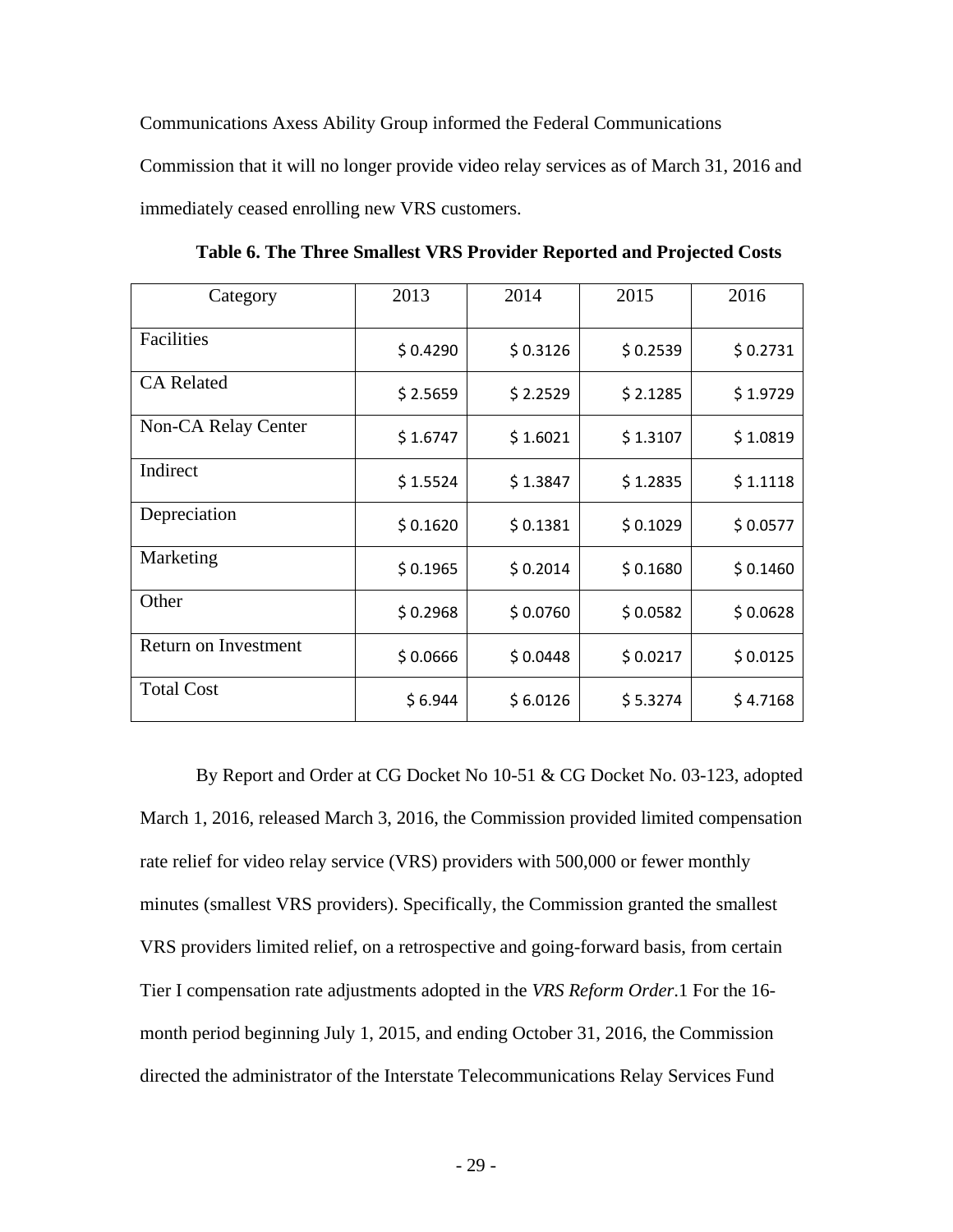(TRS Fund) to pay compensation to such providers at a rate of \$5.29 per minute. For the period from November 1, 2016, to April 30, 2017, the Commission directed the administrator of the Interstate Telecommunications Relay Services Fund (TRS Fund) to pay compensation to such providers at a rate of \$5.06 per minute. For the period from May 1 to June 30, 2017, the Commission directed the administrator of the Interstate Telecommunications Relay Services Fund (TRS Fund) to pay compensation to such providers at a rate of \$4.82 per minute.

#### **IV. Demand Projection Methodology**

In order to estimate the annual funding requirement and propose a contribution factor, an estimate of the interstate funding requirement for each of the services is required. The fund requirement equals the service rate multiplied by the tariff year service demand. The Administrator has adjusted the demand levels of the tariff year to reflect the two month difference between the provision of service and the reimbursement for that service. Providers of services being compensated using the MARS-based rate methodology, (i.e. traditional TRS, STS and CTS), are not required to submit demand projections.

In this report, as was done previously, historical demand was used to estimate the future demand for traditional interstate TRS, STS and CTS. Using the linear trend forecast capability of Microsoft Office Excel, the Administrator projected demand for the 2016– 2017 Fund year using actual data available to the Administrator at the time the filing is due to the Commission.<sup>40</sup> For each of these services, the Administrator projected demand and an estimated funding requirement based on the proposed compensation rates

 $40$  In most instances this embodies July 2014 through March 2016 minutes.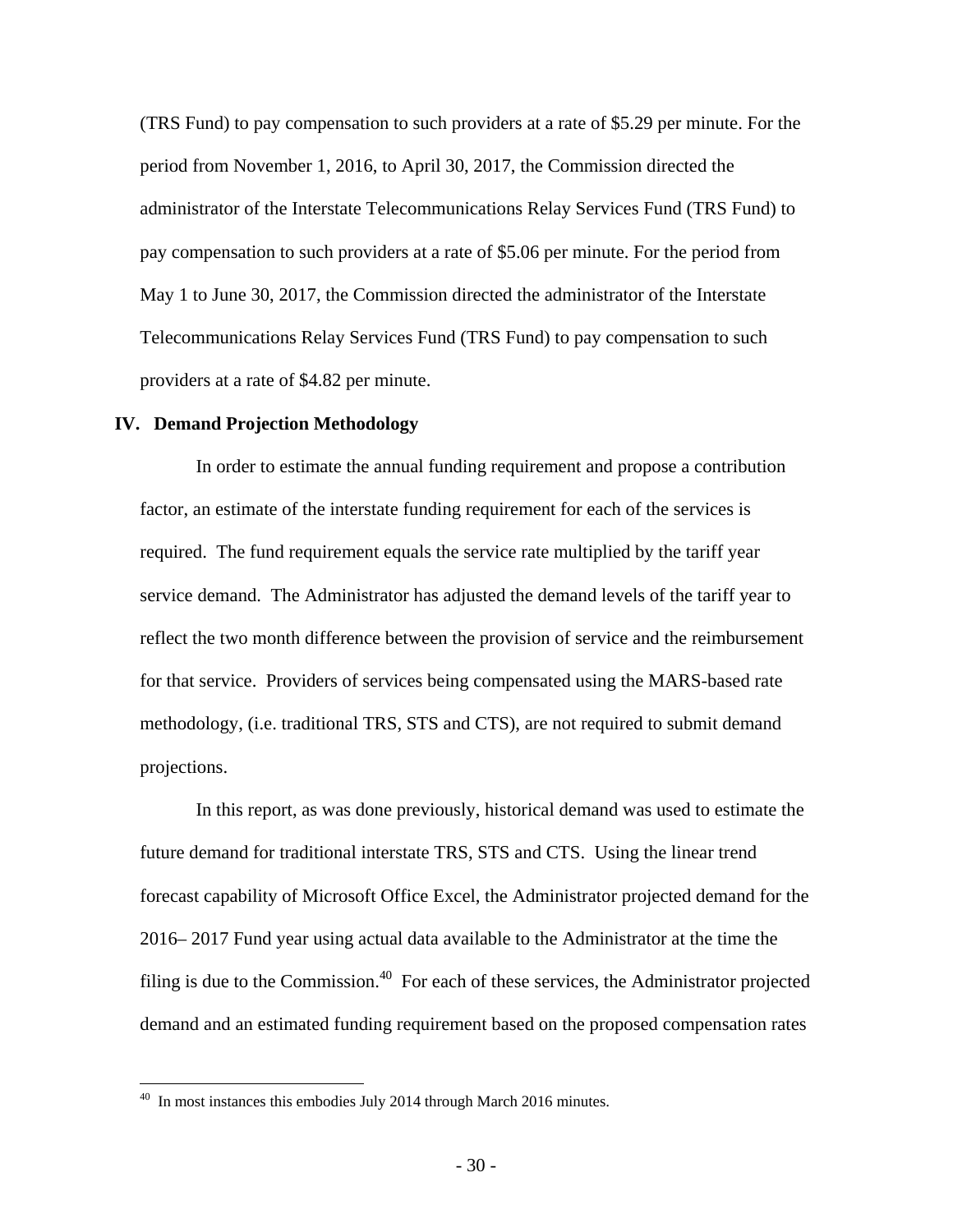for the funding year. This approach has historically provided reasonably accurate results for these services.

The Administrator has historically used the forecasts submitted by the providers for IP Relay and VRS services and recommends them for use for the 2016 – 2017 funding year. This approach has historically provided reasonably accurate results for these services. The administrator applied the proposed IP Relay rate and current tiered VRS reimbursement rates to calculate the funding requirements for these services.

The IP CTS industry demand projection for the 2016-2017 funding year totals  $284,112,735$  minutes<sup>41</sup>, a significant increase when compared to the projection for the 2015-2016 Fund year of 202,651,451 minutes $42$ . The Administrator considers the compilation of the industry demand forecast to be reasonably valid. The reported demand for the first nine months of the current program has reached 161,630,437 minutes, or 80% of the projected total for the period. The reported minutes for service in the month of March, received on the eve of finalizing this recommendation are 19,954,042 minutes. If service stabilized at the most recent monthly level the total minutes in 2015-2016 would be 221.5 million minutes.

 $41$  July 2016 – June 2017.

 $42$  July 2015 – June 2016.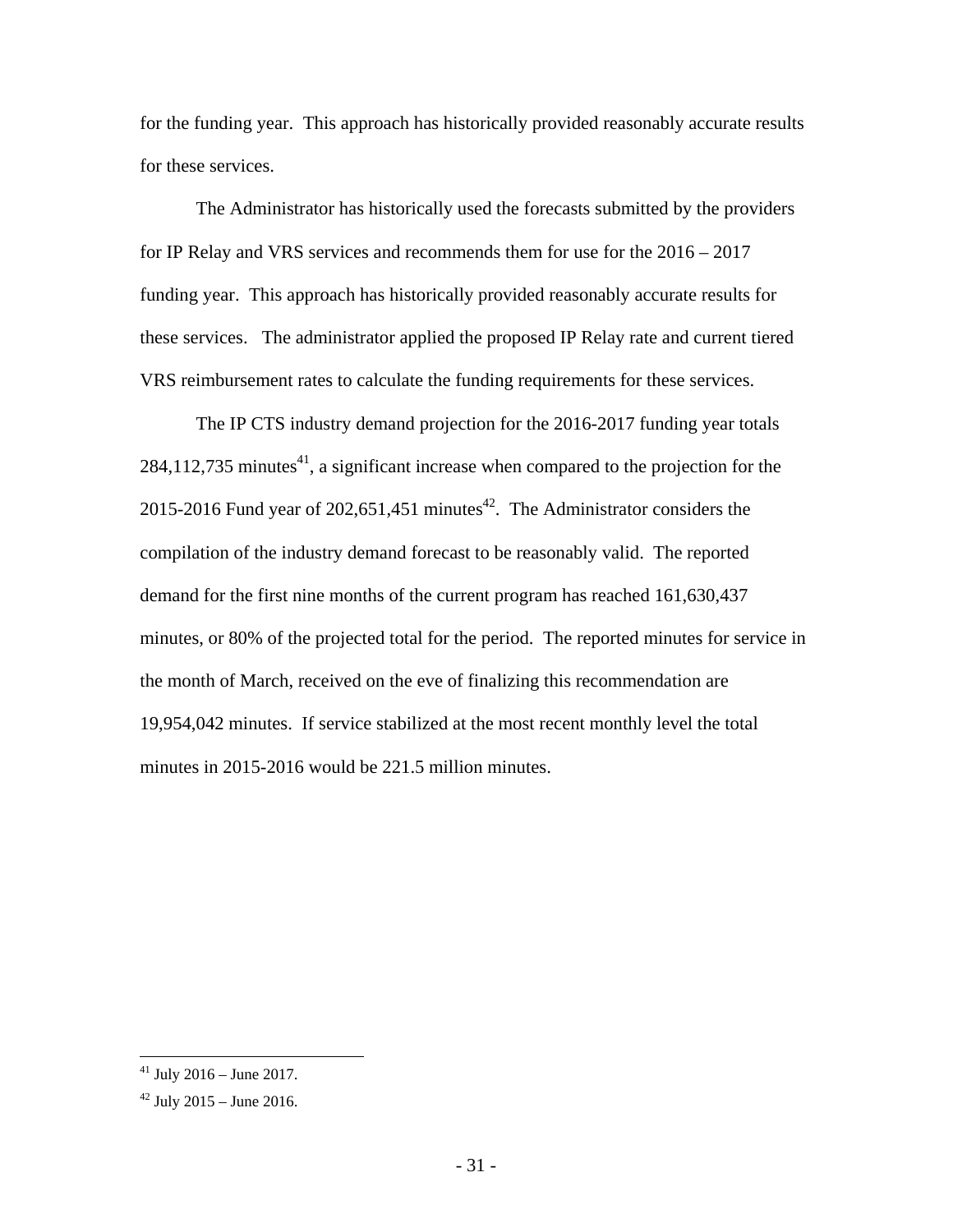

IP CTS demand has been affected by a number of factors over the past few years; the most significant among those factors is the entry of an additional service provider, who aggressively expanded its market share over each of the past several years, the introduction of additional regulations, and litigation regarding those additional regulations. On December 6, 2013 the United States Court of Appeals for the District of Columbia Circuit granted a partial stay in response to a motion by Sorenson Communications, Inc., of certain rules on IP CTS that were adopted by the Commission in a Report and Order released on August 26,  $2013^{43}$ . Specifically the Court stayed "the rule adopted by the Commission prohibiting compensation to providers for minutes of use generated by equipment consumers received from providers for free or for less than

<sup>43</sup> *Misuse of Internet Protocol (IP) Captioned Telephone Service, Telecommunications Relay Services and Speech-to-Speech Services for Individuals with Hearing and Speech Disabilities*, CG Docket Nos. 13-24 & 03-123, Report and Order and Further Notice of Proposed Rulemaking, 28 FCC Rcd 13420 (2013) (*IP CTS R&O*), *review pending sub nom. Sorenson Communications, Inc. and CaptionCall, LLC v. FCC* (D.C. Cir., No. 13-1246, filed Sept. 6, 2013).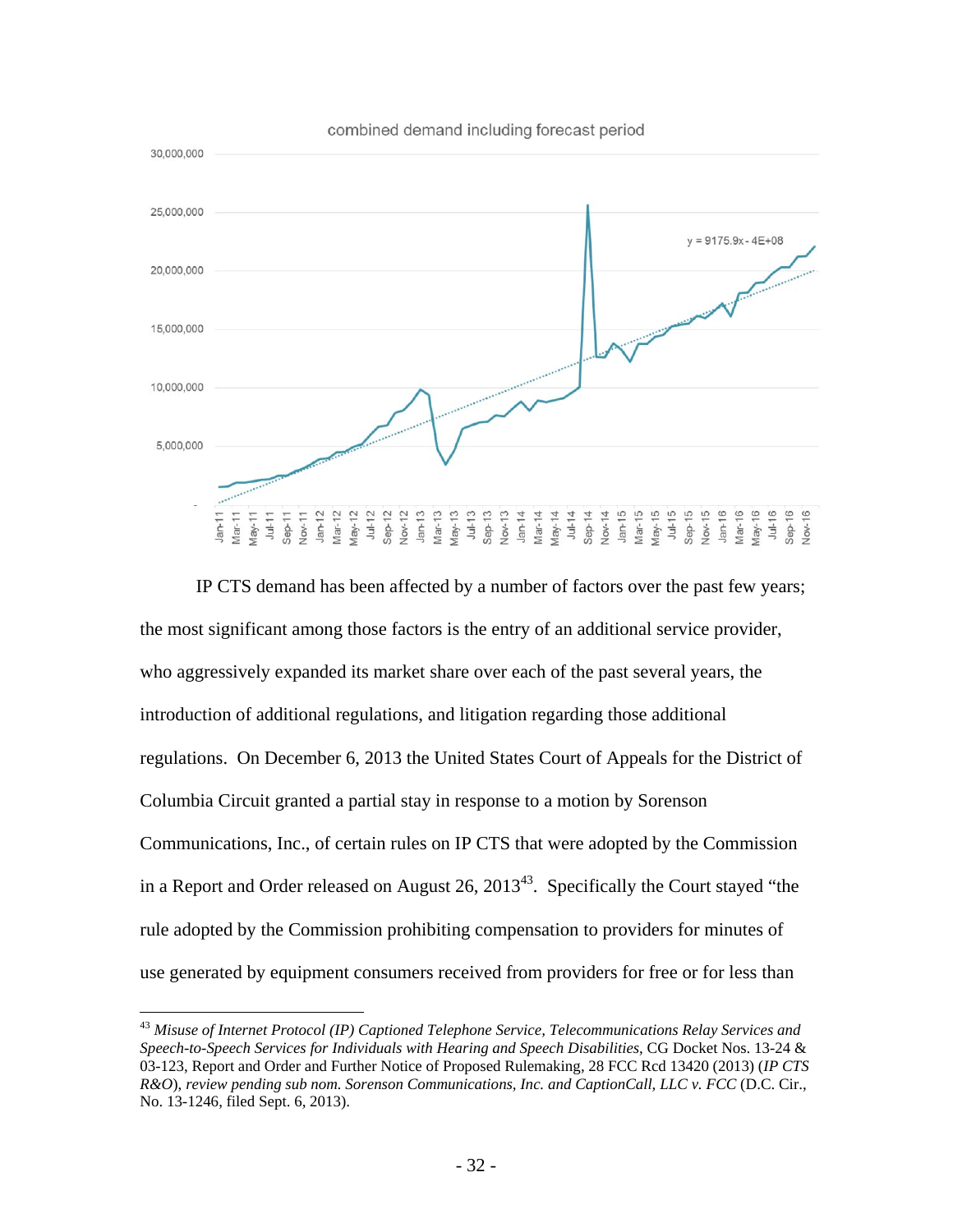\$75."44 On January 25, 2013, the Commission adopted interim rules to address certain provider practices that appeared to encourage IP CTS usage by individuals who did not need this service to communicate in a functionally equivalent manner.<sup>45</sup> Among other things, the interim rules required each IP CTS provider, in order to be eligible for compensation from the Fund for providing service to new IP CTS users, (i) to register each new IP CTS user, (ii) as part of the registration process, to obtain from each consumer a self-certification that the consumer has a hearing loss that necessitates IP CTS to communicate in a manner that is functionally equivalent to communication by conventional voice telephone users, and (iii) where the consumer accepts IP CTS equipment free of charge or at a price below \$75 from any source other than a governmental program, to also obtain from the consumer a certification from an independent, third party professional attesting to the same.<sup>46</sup> Those interim rules became effective on March 7, 2013, with a scheduled expiration date of September 3, 2013.<sup>47</sup> The *IP CTS Interim Order* was accompanied by a Notice of Proposed Rulemaking (NPRM) in which the Commission sought comment on whether to make permanent, revise, or eliminate the interim rules.<sup>48</sup>

On August 26, 2013, the Commission adopted final rules on IP CTS. Under the final rules adopted by the Commission, among other things, providers who provide IP

<sup>44</sup> *Stay Order* at 1-2, *citing IP CTS R&O,* 28 FCC Rcd at 13440-48, ¶¶ 41-59. For convenience, we refer to the requirement subject to the stay as "the \$75 equipment charge rule."

<sup>45</sup> *IP CTS Interim Order*, 28 FCC Rcd at 706-09, ¶¶ 6-9.

<sup>46</sup> *Id.* at 743-44, Appx. D, § 64.604(c)(9). In addition, providers must obtain consumers' self-certification regarding their understanding that captioning services are provided by a live communications assistant (CA) and that these services are supported by a federal fund. *Id*.

 $47$  78 FR 14701, 14702 (2013) (announcing an effective date of March 7, 2013 and an expiration date of September 3, 2013 for section  $64.604(c)(9)$ , the rule on registration and certification).

<sup>48</sup> *IP CTS Interim Order*, 28 FCC Rcd at 704, ¶ 3.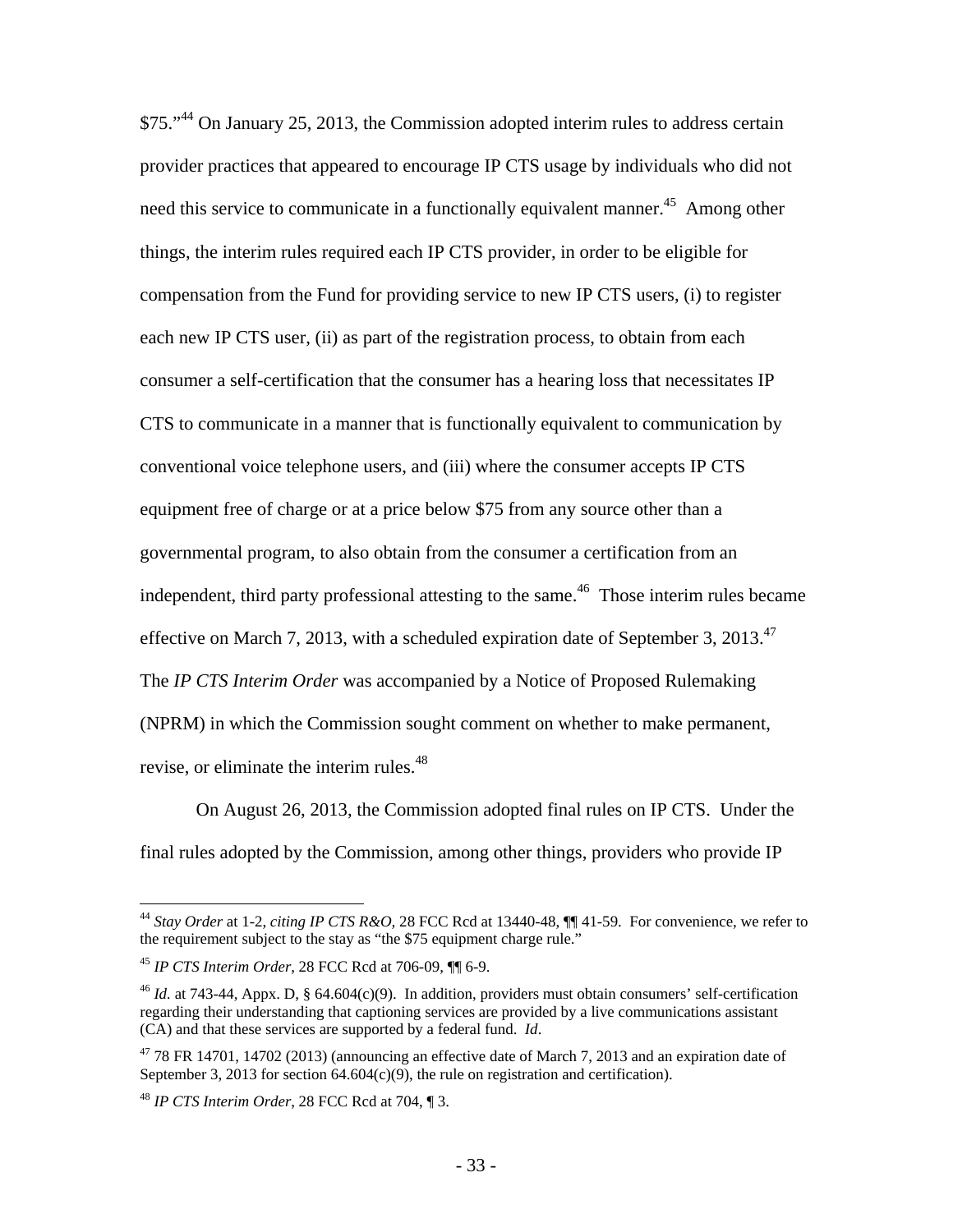CTS equipment, software, and applications to consumers after September 30, 2013, at no charge or for less than \$75, were prohibited from receiving compensation from the Fund for minutes of use generated by consumers using such equipment, software, or applications.<sup>49</sup>

The final rules maintain, with modifications, the requirements that IP CTS providers register each new IP CTS user and obtain a self-certification regarding the consumer's understanding of and need to use IP  $CTS$ <sup>50</sup>. In addition, providers must register and obtain certifications from all consumers who commenced service prior to adoption of the interim rules.<sup>51</sup> The final rule contained registration and certification requirements, however, those requirements did not take effect until after OMB had approved them.<sup>52</sup>

The \$75 equipment charge rule took effect on September 30, 2013.<sup>53</sup> As noted, however, on December 6, 2013, the court of appeals stayed this rule and on June 20, 2014 the Court issued an opinion vacating the interim rules in their entirety and vacating the \$75 equipment charge rule and default-off rule contained in the IP CTS Reform Order<sup>54</sup>. Following the Court decision, the providers requested payments for minutes that had

<sup>49</sup> *IP CTS R&O*, 28 FCC Rcd at 13440-48, ¶¶ 41-59.

<sup>&</sup>lt;sup>50</sup> *See id.* at 13421,  $\P$  2, 13496-97, Appx. B, §§ 64.604(c)(9)(i), (iii). In addition to the information required by the interim rules, the final rules require providers, for example, to obtain from registrants the last four digits of the consumer's social security number and the consumer's self-certification that, to the best of the consumer's ability, persons who have not been registered to use Internet protocol captioned telephone service will not be permitted to make captioned telephone calls on the consumer's registered IP captioned telephone service or device. *Id.*

<sup>&</sup>lt;sup>51</sup> *Id.* at 13450-55,  $\P\P$  66-73, Appx. B, § 64.604(c)(9)(xi).

<sup>52</sup> *Id.* at 13492-93, ¶¶ 166-67*.*

<sup>&</sup>lt;sup>53</sup> 78 FR at 53691 (announcing that final rule  $64.606(c)(11)(i)$  shall be effective September 30, 2013).

<sup>54</sup> IP CTS Reform Order, FCC 13-118 Rel. 8/26/2013.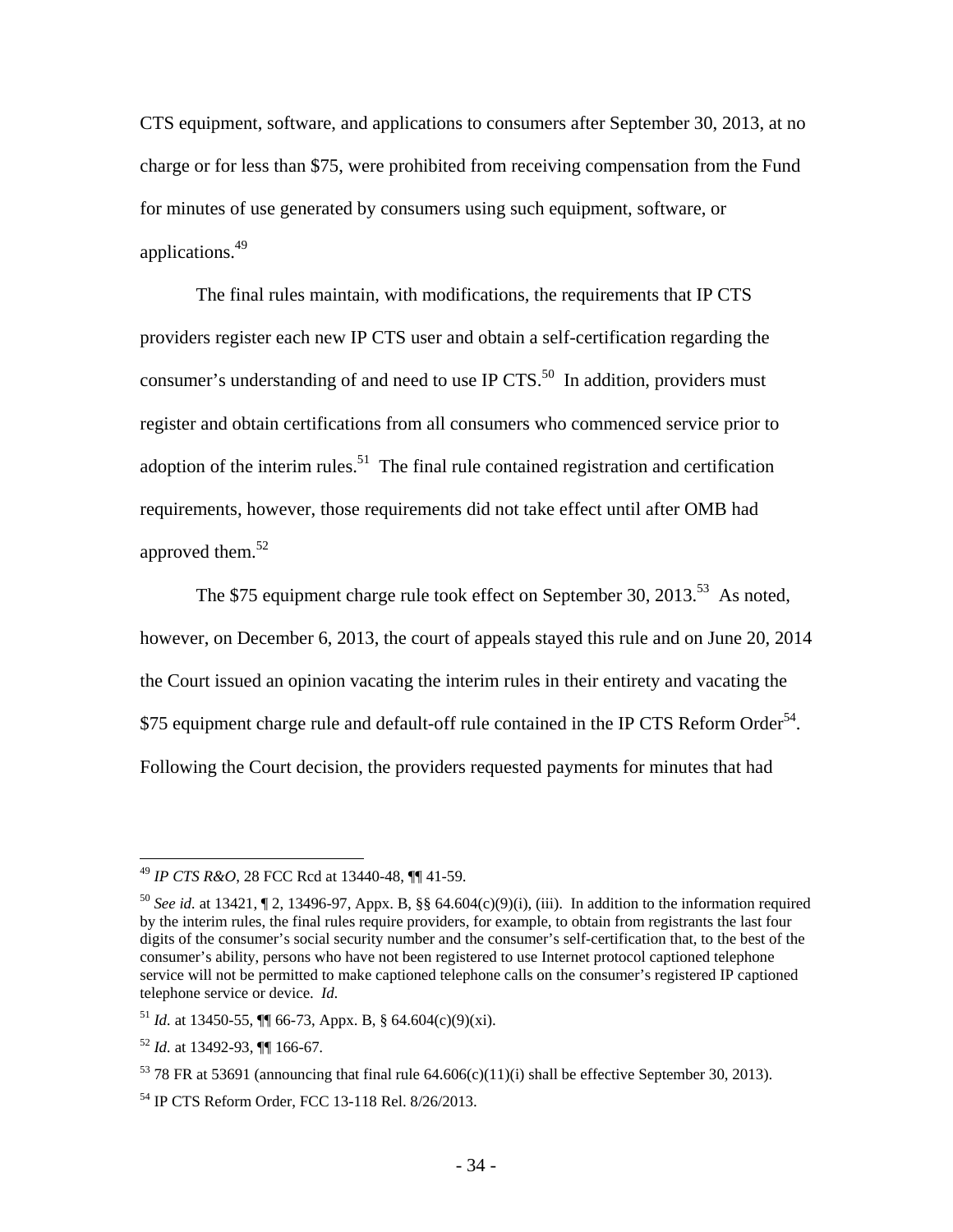been disallowed by the Commission's rules. Those payments were made in July 2014, causing the sharp peak in demand shown in the previous chart.

## **V. Additional Funding Requirements**

A. iTRS Data Base Administration

In the *TRS Numbering Order* the Commission adopted a system for assigning users of internet-based Telecommunications Relay Services (TRS), specifically for VRS and IP Relay, ten-digit telephone numbers linked to the North American Numbering Plan. In that *Order*, the Commission identified the types of costs that are compensable from the interstate TRS Fund.

The Commission also determined that the start-up expenses related to the database and the administration of the database should be compensated by the Fund. The *Commission authorized the TRS Fund Administrator to pay the reasonable costs of* providing necessary services consistent with this *Order* directly to the database administrator.<sup>55</sup>

The Administrator projects that the 2016-2017 Fund year compensation for the iTRS data base Administrator would be \$540,000 based on the current reimbursement level. RLSA recommends this amount be included in the 2016-2017 Fund year.

B. Deaf-Blind Equipment Distribution Program

In its April 6, 2011 Order, the Commission established a National Deaf-Blind Equipment Distribution Program ("NDBEDP") to certify and provide funding to entities in each state so that they can distribute specialized customer premises equipment

<sup>55</sup> TRS Numbering Order at 101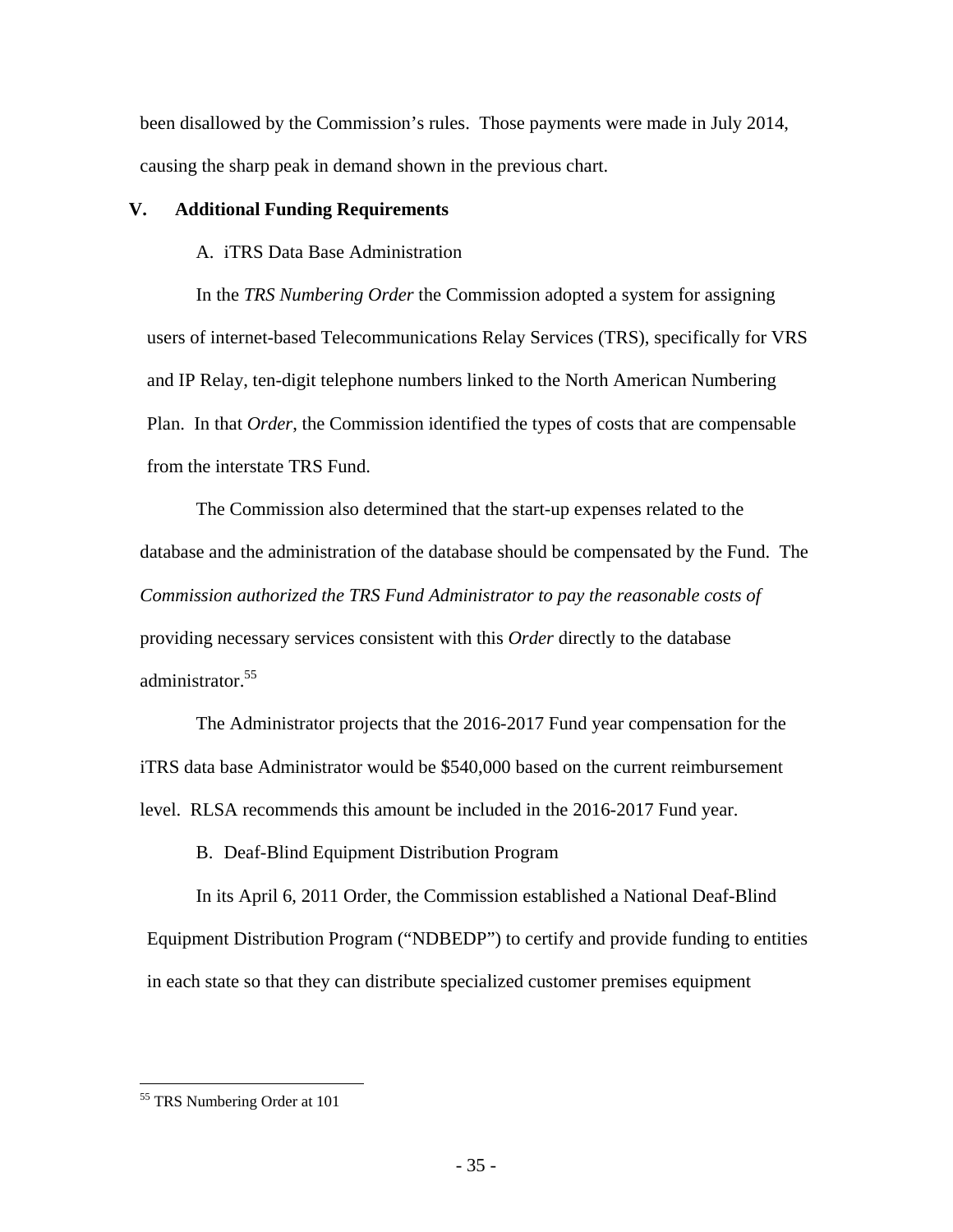("CPE") to low-income individuals who are deaf-blind. 56 Funding for this program has been established at \$10,000,000 per year beginning with the 2012 – 2013 Fund year. As such, \$10,000,000 has been included in the Interstate TRS Funding Requirement for the 2015-2016 Fund year.

C. TRS Fund Administrator Expenses

Beginning July 1, 2011 the Interstate TRS Fund Administrator became compensated based on a fixed price contract similar to that of the iTRS numbering Administrator. The contract for the 2016-2017 Fund year has not yet been confirmed. The projected TRS Fund Administrator expenses are estimated to be \$1,350,000.

D. Revenue Data Collection Agent Expense

Prospectively, the Revenue Data Collection Agent (DCA) and its functions associated with processing the revenue information to determine TRS Fund contributors are to be separately identified from the TRS Fund Administrator's costs. The DCA invoices the TRS Fund for 8% of Data Collection costs. For the 2016 – 2017 fund year, the DCA costs are projected to be \$60,000.

E. Interstate TRS Advisory Council Expenses

Expenses incurred as a result of the Interstate TRS Advisory Council holding a minimum of two meetings annually as required by the Commission's rules<sup>57</sup> are now separately identified from the TRS Fund Administrator's expenses. For the 2016 – 2017 Fund year, these expenses are projected to be \$45,000.

<sup>56</sup> *Implementation of the Twenty-First Century Communications and Video Accessibility Act of 2010, Section 105, Relay Services for Deaf-Blind Individuals,* Report and Order, CG Docket No. 10-210, Adopted April 4, 2011

 $57$  47 C.F.R. § 64.604(c)(5)(iii)(H)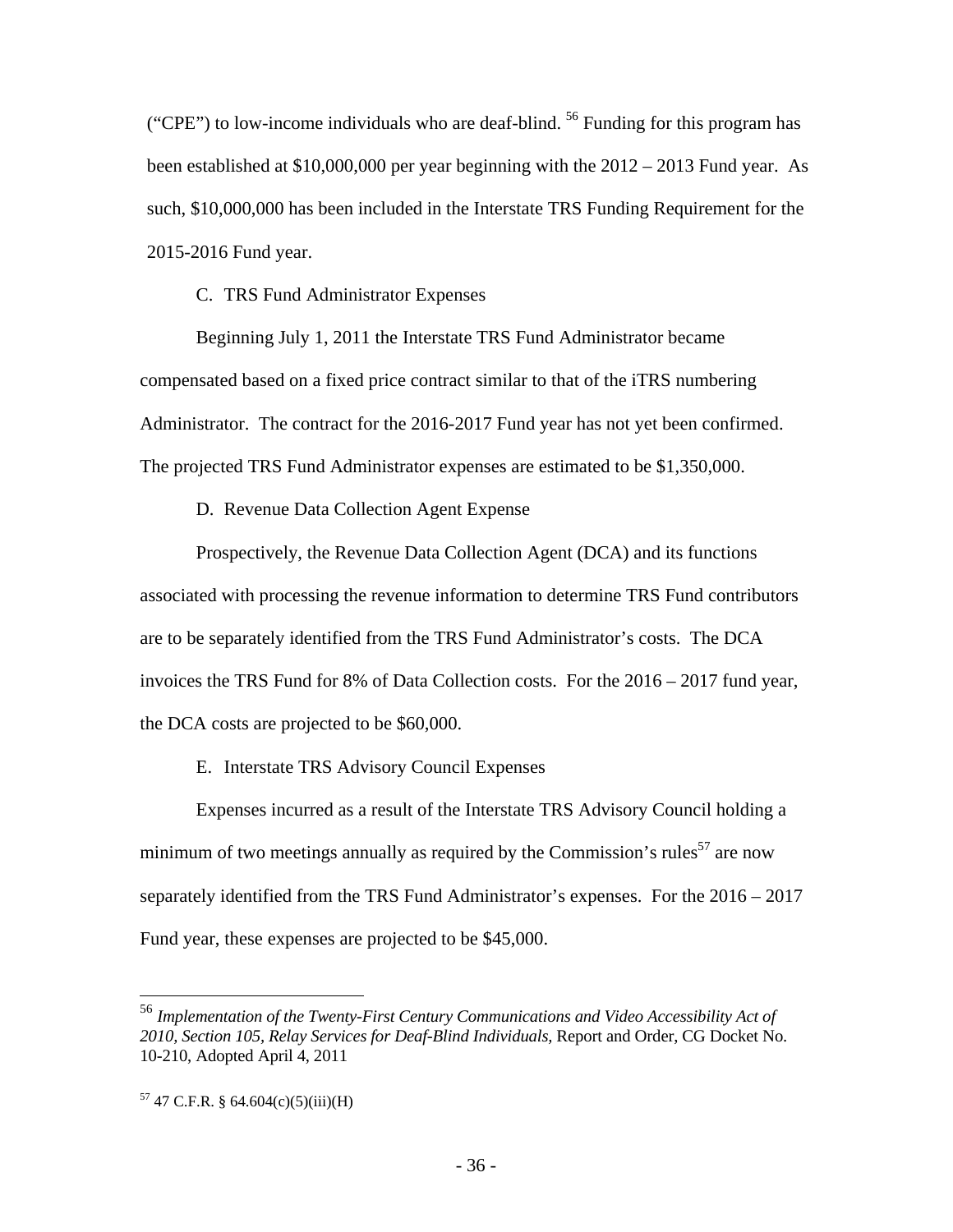#### F. Investment Expense

The Program Administrator has entered into a Non-Custody Investment Advisory Agreement in which the Investment Advisor will direct the investment, reinvestment and changes in the investment of the TRS Fund Account, manage the Qualified Investments and use its best efforts to invest all Escrow Funds in compliance with the FCC letter dated June 20, 2011 (DA 11-1069) regarding the Investment of Telecommunications Relay Service Funds. This Agreement will provide transparency to the costs associated with managing the investments of the Fund. Investment expenses for the 2016-2017 Fund year are estimated to be \$190,000.

G. Service Provider Audits

The TRS Fund Administrator's audit plan, applicable to service providers' compliance with the provisions of 47 C.F.R. 64.604 by independent audit firms, has been approved by the Commission and initiated subject to competitive bid where applicable. The Administrator anticipates a funding requirement of \$1,000,000 for the audit of service providers during the 2016-2017 Fund year.

#### H. IPERA

In response to a directive from the FCC, the Administrator developed a plan to establish a baseline error rate for payment from the TRS Fund based on a Memorandum from the Office of Management and Budget (OMB) to Heads of Executive Agencies, *Issuance of revised Parts I and II to Appendix C of OMB Circular A-123 (April 14, 2011) and Part III to OMB Circular A-123, Appendix C*. The Administrator anticipates a funding requirement of \$40,000 for compliance with this directive to expand on the plan during the 2016-2017 fund year, and a funding requirement of \$185,000 to implement the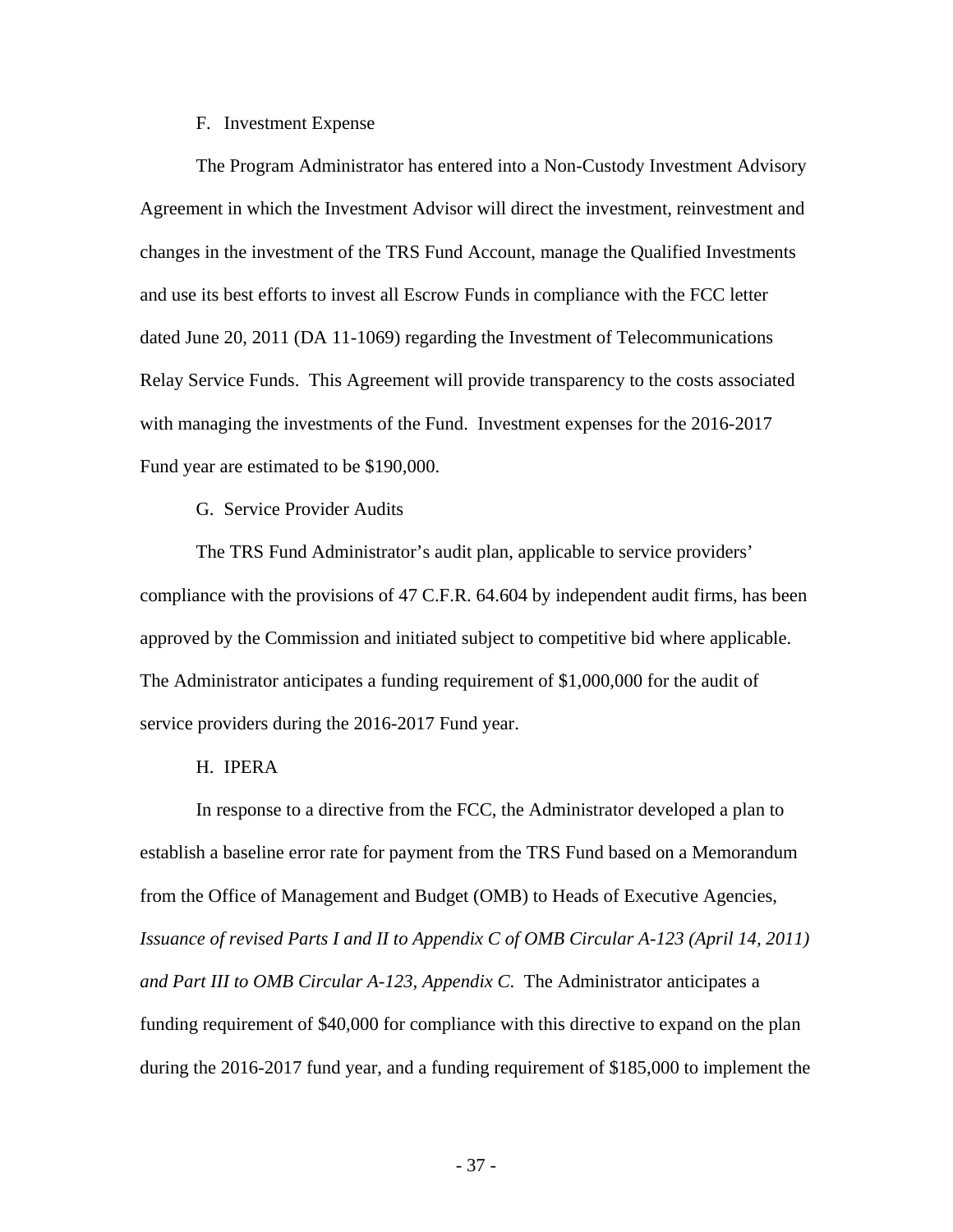testing provisions of the approved plan, which is in addition to the budget estimate for Service Provider audits.

I. Bankruptcy Representation

During the 2011-2012 Fund year the Administrator found it necessary, with the prior approval of the Commission, to retain outside council to represent the interests of the Fund in various Bankruptcy proceedings. The Administrator anticipates a funding requirement of \$50,000 for legal representation, subject to Commission prior approval of such legal representation, in bankruptcy matters during the 2016-2017 fund year.

J. Audit Expense

RL recommends that the 2016 – 2017 Fund year expenses include an allowance to conduct an independent audit of the TRS Fund separate from the independent audit of the FCC. The independent audit is competitively bid and is projected to be \$60,000.

#### **VI. Contribution Factor Calculation**

As previously noted, reimbursement requests are to be processed within two months of receipt by the Administrator. Operationally, service provided in the month of May will be reported to the Administrator in the month of June and paid in the month of July, the first month of the upcoming program year. Similarly service provided in the month of June will be reported in the month of July and paid in the month of August, the second month of the upcoming program year. As a consequence, the Administrator's funding recommendation for the Fund year beginning July 2016 through June 2017, incorporates the demand for the final two months of the expiring program year, which will be paid during the upcoming Fund year, and only ten months of the MARS and service providers' projections to comprise the twelve months funding requirement. The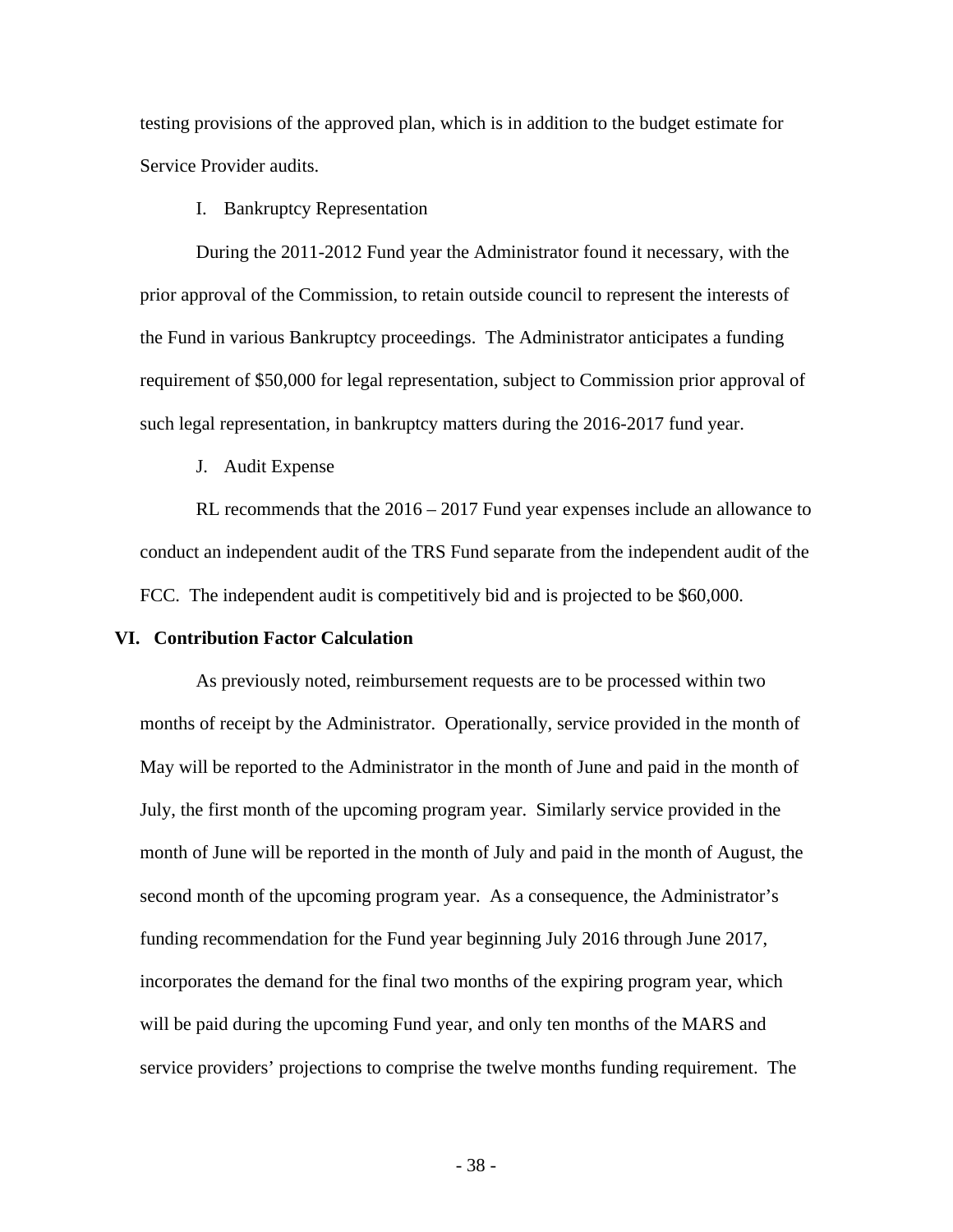Administrator has recommended that the payment reserve remain at two average months to provide both a reserve and an estimated accrual for the two months that will be reimbursed from the following Fund year.

Collectively, the six relay services and the additional fund requirements total \$1,283,756,637. Interest on invested funds for the July 2016 – June 2017 period is projected to be approximately \$150,000 and is used to offset on-going Fund requirements.

Historically, the Administrator has recommended that the TRS Fund include an additional component to protect the Interstate TRS program from running short of available funds before the end of the TRS Fund period. In its 2009 *and 2010 Rate Orders*, the Commission accepted the Administrator's recommendation to include a surplus of one month's projected distributions to providers be included in the funding requirement.58 The Administrator recommended for the 2014-2015 funding year that the budgetary reserve be increased to two months to more appropriately reflect the practice of budgeting demand to reflect the fact that the distributions in the program year include payments for service provided in May and June of the prior year and only ten months of the service provided during the upcoming program year. In the  $2014$ - $2015$  Rate Order<sup>59</sup> the Commission accepted the change to increase the reserve as described. The use of a budgetary reserve of two average month's projected distributions to providers, \$178.605 million, is included in the funding requirement. It is anticipated that there will be a surplus of approximately \$140,000,000, at June 30, 2016.

<sup>&</sup>lt;sup>58</sup> Telecommunications Relay Services and Speech-to-Speech Services for Individuals with Hearing and Speech Disabilities, Order, CG Docket No. 03-123, 23 FCC Rcd 9976 (2008 Rate Order ) at n. 56

<sup>59</sup> *See* DA 14-946, para. 23.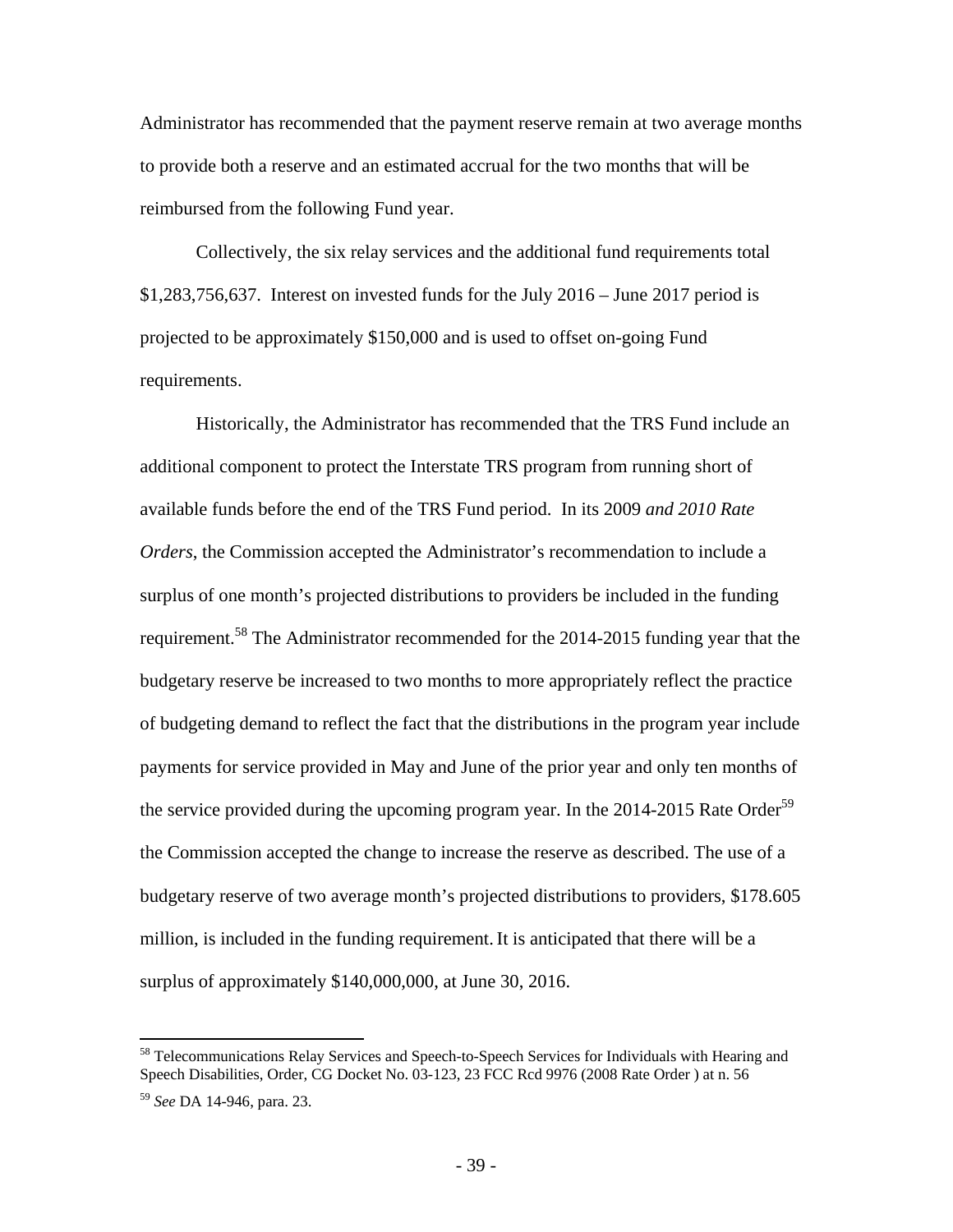The total projected net funding requirement for the 2016-2017 funding year is estimated to be \$1,143,606,637. The component parts of the projected funding requirement are displayed in Exhibit 2.

Based on the 2016-2017 demand projections and the proposed rates contained herein coupled with the calendar year 2015 revenue base, the Administrator estimates that the contribution factor will need to be 0.01862.

#### **VII. Program Administration**

#### **A. Interstate TRS Fund Advisory Council Reports**

Pursuant to section 64.604 of the Commission's rules, the Advisory Council advises the Administrator on interstate TRS cost recovery matters.<sup>60</sup> The Advisory Council includes non-paid volunteers from the hearing and speech disability community, TRS users (voice and text telephone), state regulators and relay administrators, interstate service providers, and TRS providers. Appendix E contains a listing of current Advisory Council members.<sup>61</sup>

.On September 23, 2015 the Advisory Council met in Jackson, Wyoming. The meeting included an extensive overview of developments at the FCC presented by Greg Hlibok of the Disability Rights Office and a discussion of the health of the Fund by the Fund Administrator, David Rolka. The minutes of that meeting are attached as Appendix G.

On April 6, 2016 the Advisory Council met in Washington, D.C. The meeting included an overview of developments at the FCC presented by Karen Pell-Straus,

 $^{60}$  47 C.F.R. § 64.604 (c)(5)(iii)(H).

 $61$  In a July 1999 Order, the FCC authorized the addition of a position in the hearing and speech disability community category for a representative from the speech disability community. *See Appointment of the Telecommunications Relay Services (TRS) Fund Administrator and Composition of the Interstate TRS Advisory Council*, CC Docket No. 90-571, Memorandum Opinion and Order, 14 FCC Rcd 10553 (1999).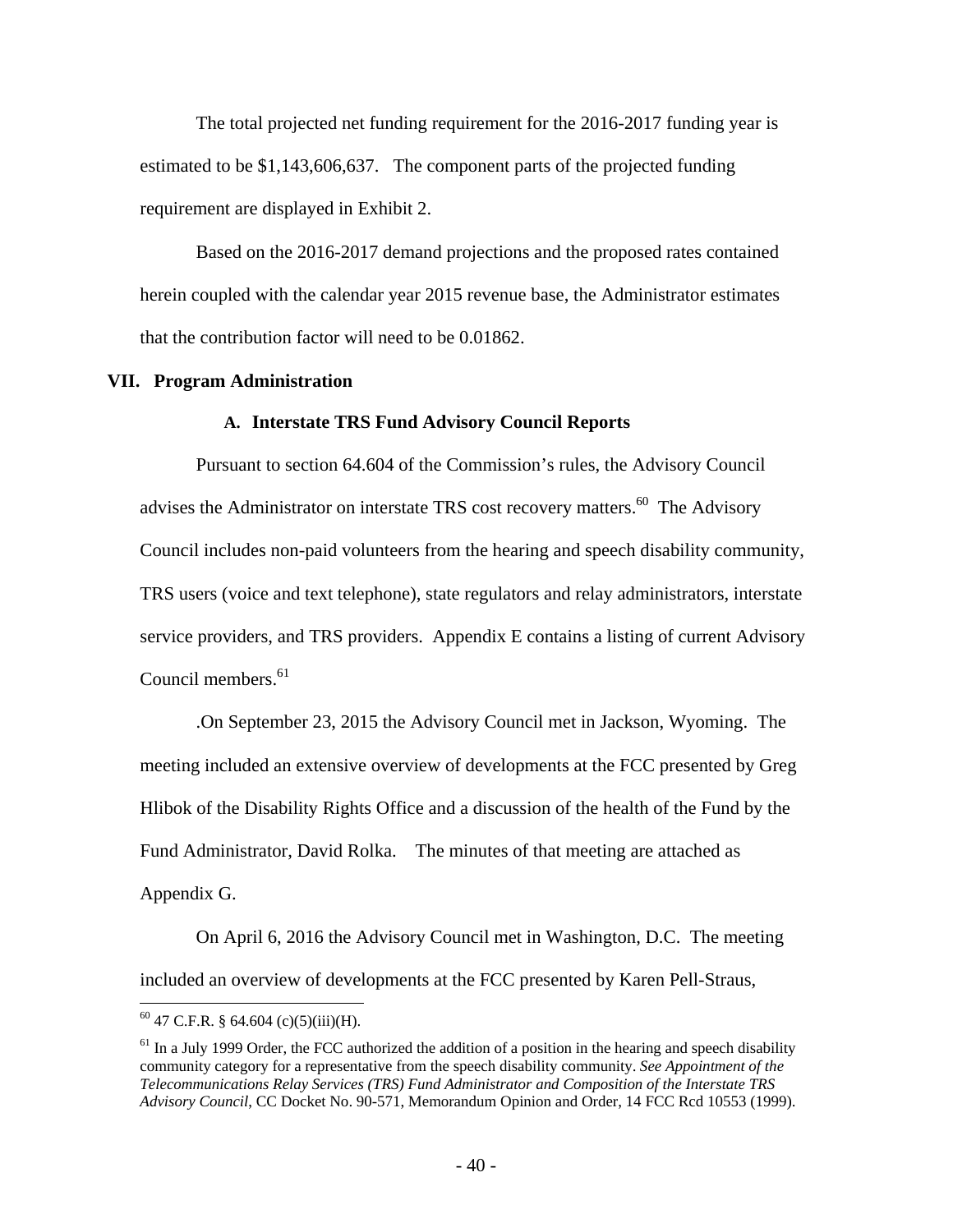Deputy Director, Consumer and Government Affairs Bureau and by Greg Hlibok of the Disability Rights Office and a presentation of the findings regarding the annual MARS data collection in preparation for a recommendation for the upcoming rates, fund requirements and contribution factor for the 2015-2016 Fund program year. The minutes of that meeting are attached as Appendix H.

## **B. Audit Report**

Included in Appendix I is a copy of the TRS Fund Performance Status for the period ended July, 2015, through March 2016.